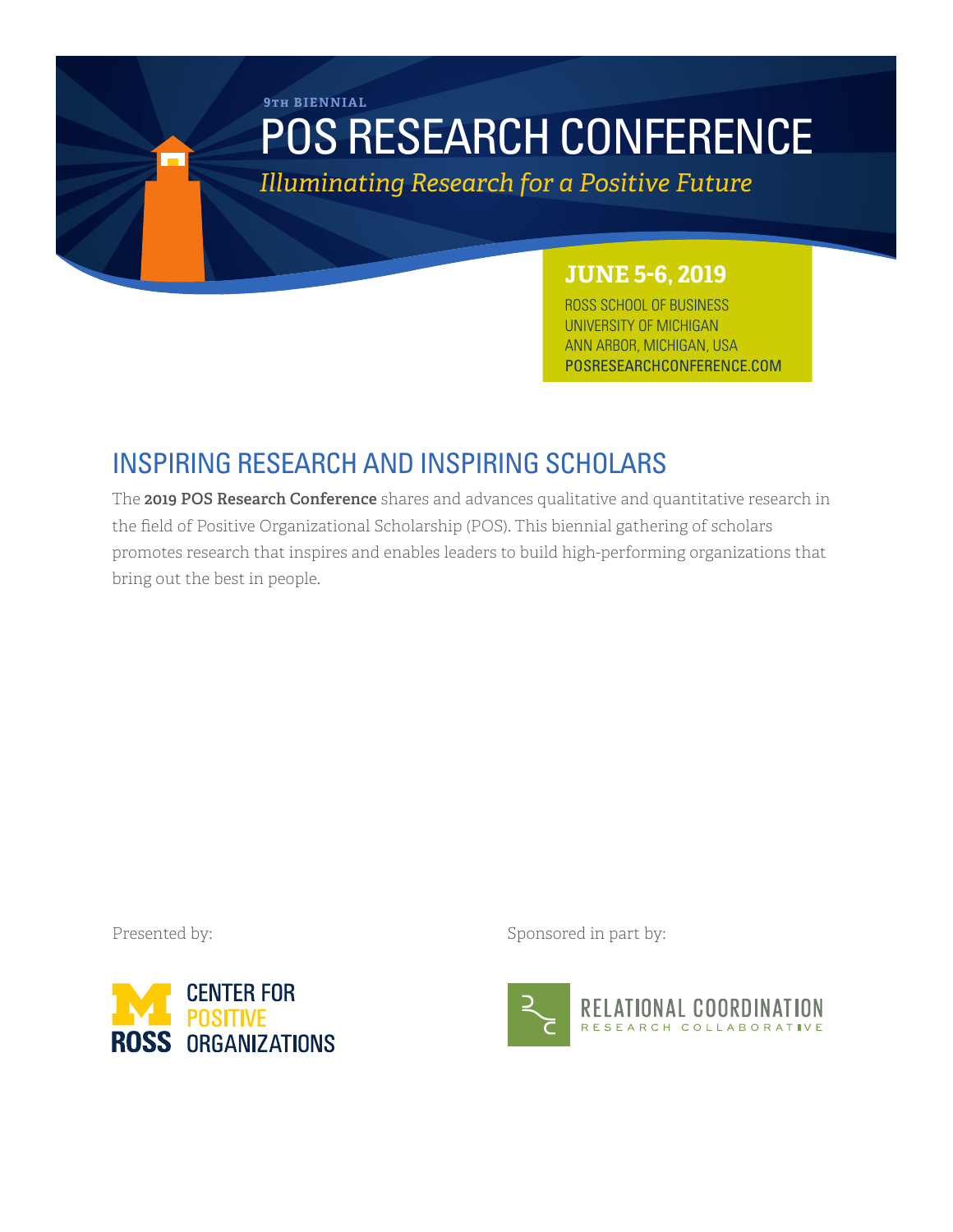# **SCHEDULE** 06.05 |

### **9:00 - 10:00 AM**

*Registration & Refreshments* WINTER GARDEN

### **10:00 - 11:30 AM**

*Welcome*

ROBERTSON AUDITORIUM

*Introduction: Center for Positive Organizations Founders' Panel Dean's Welcome*

# **11:30 AM - 12:30 PM**

*Lunch* WINTER GARDEN

# **12:30 - 2:30 PM**

*Research Track Sessions #1* VARIOUS LOCATIONS

# **2:30 - 3:00 PM**

*Refreshment Break* WINTER GARDEN

# **3:00 - 5:00 PM**

*Research Track Sessions #2* VARIOUS LOCATIONS

# **5:15 - 6:15 PM**

*Hors d'oeuvres & Visual Presentations* WINTER GARDEN

# **6:30 - 8:00 PM**

*Dinner* TAUBER COLLOQUIUM 6TH FLOOR

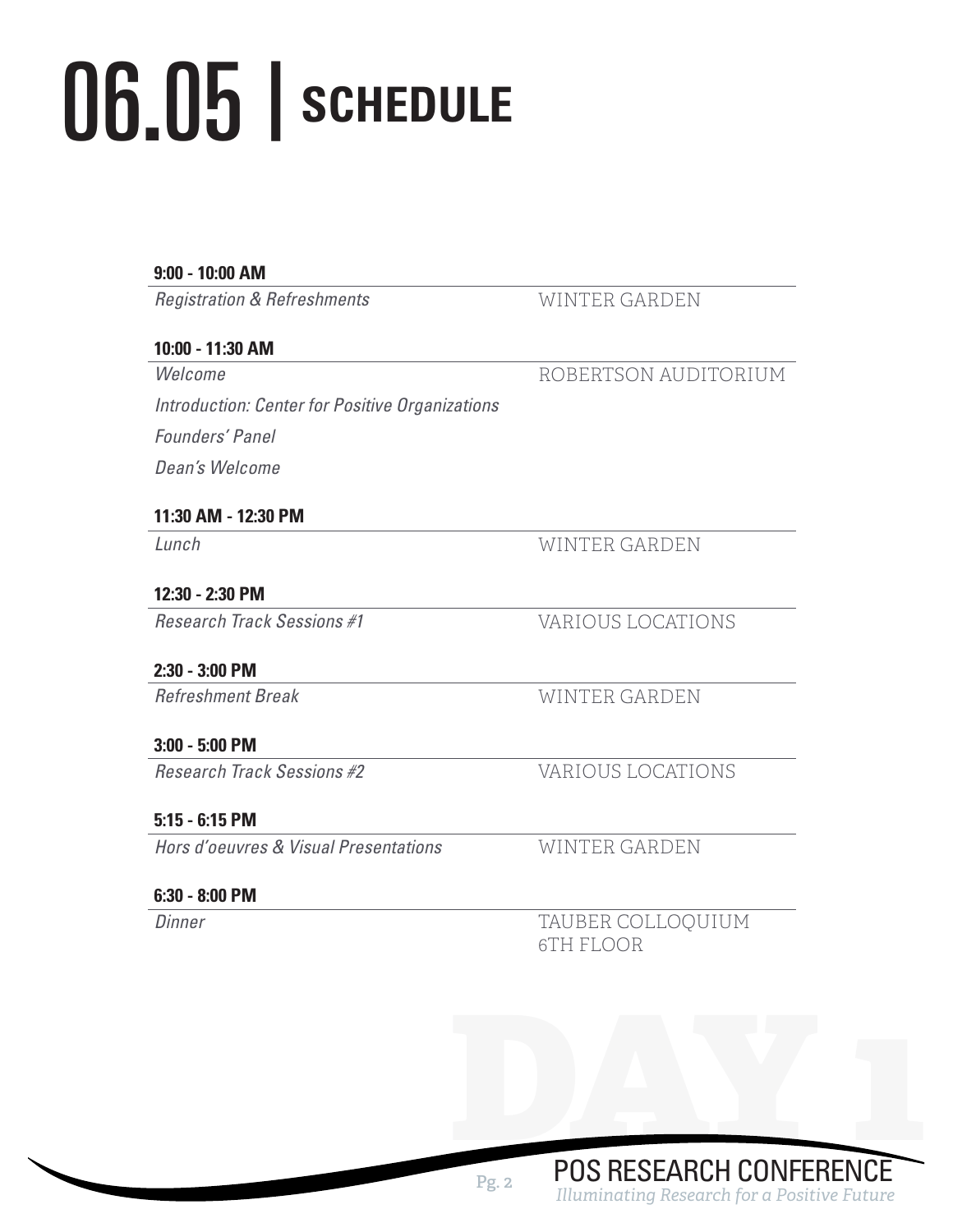# 06.06 | **SCHEDULE**

| <b>Breakfast</b>                                                   | WINTER GARDEN        |
|--------------------------------------------------------------------|----------------------|
| 8:30 - 9:15 AM                                                     |                      |
| Award for Outstanding Published Article in POS                     | ROBERTSON AUDITORIUM |
| Recipient's Keynote Presentation                                   |                      |
| $9:30 - 11:30$ AM                                                  |                      |
| Research Track Sessions #3                                         | VARIOUS LOCATIONS    |
| 11:30 AM - 12:45 PM                                                |                      |
| Lunch                                                              | WINTER GARDEN        |
| 12:45 - 1:45 PM                                                    |                      |
| <b>Teaching Workshops</b>                                          | VARIOUS LOCATIONS    |
| $2:00 - 3:00$ PM                                                   |                      |
| <b>Tool Workshops</b>                                              | VARIOUS LOCATIONS    |
| $3:00 - 3:45$ PM                                                   |                      |
| <b>Refreshment Break &amp; Meaningful Connections</b>              | <b>WINTER GARDEN</b> |
| $3:45 - 5:00$ PM                                                   |                      |
| <b>Best Visual Presentation Award</b>                              | ROBERTSON AUDITORIUM |
| Looking Towards the Future: An Emerging Research<br>Agenda For POS |                      |
| <b>Conference Closing</b>                                          |                      |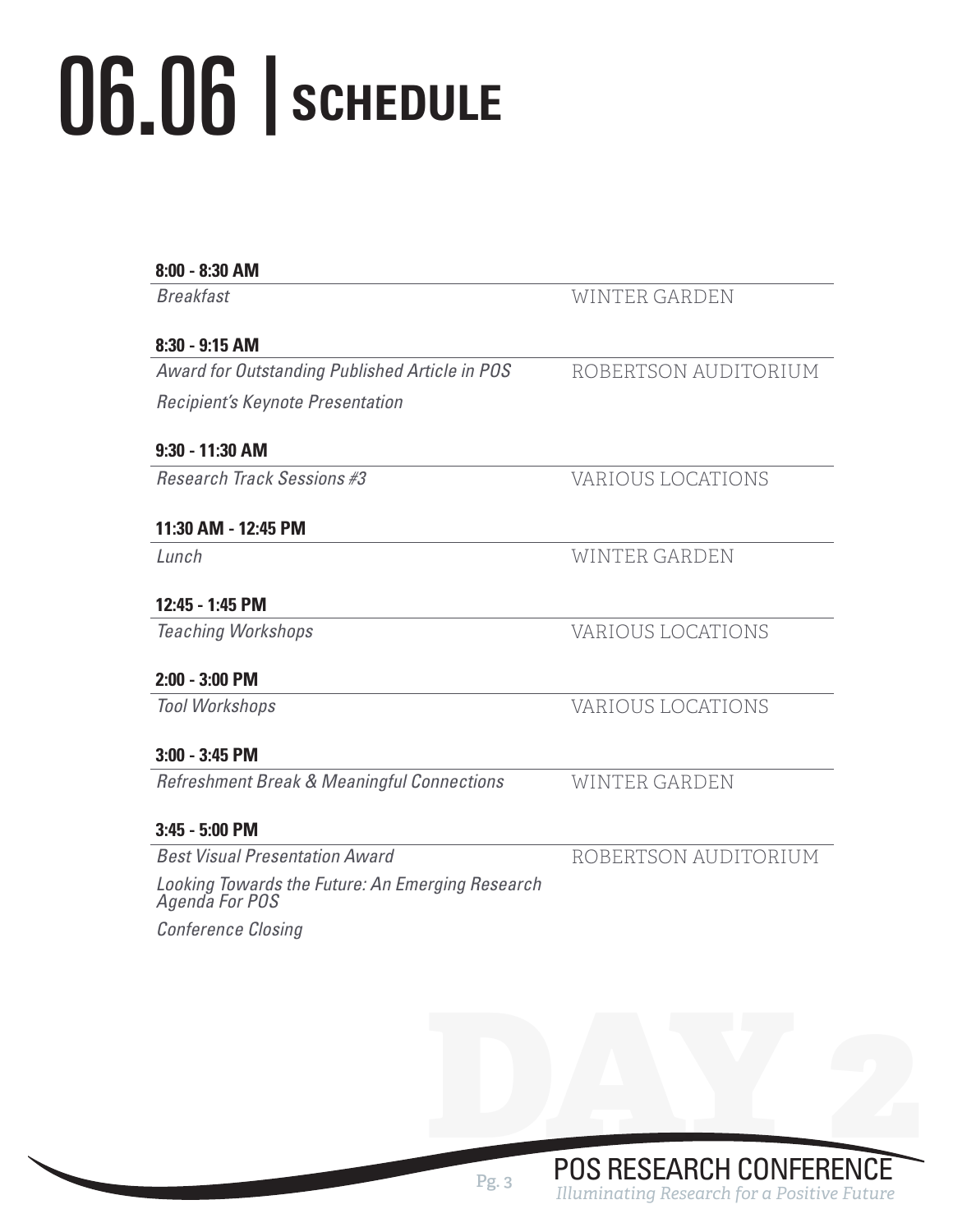# **CONFERENCE OPENING** *LOCATION ROBERTSON AUDITORIUM*

# WELCOME

**Mari Kira, Research Director, Center for Positive Organizations, Michigan Ross Amy Young, Consortium Faculty Director, Center for Positive Organizations, Michigan Ross Hilary Hendricks, Doctoral Student Affiliate, Center for Positive Organizations, Michigan Ross Eun Bit Hwang, Doctoral Student Affiliate, Center for Positive Organizations, Michigan Ross**

Welcome from your 2019 POS Research Conference organizers.

# INTRODUCTION: CENTER FOR POSITIVE ORGANIZATIONS

#### **Wayne Baker, Faculty Director, Center for Positive Organizations, Michigan Ross**

The Center for Positive Organizations is a world-class research center that has been the hub of Positive Organizational Scholarship since 2002. Our mission is to inspire and enable leaders to build high-performing organizations that bring out the best in people. We are a catalyst for the creation and growth of positive organizations.

# THE FOUNDERS' PANEL

#### **Kim Cameron, Core Faculty, Center for Positive Organizations, Michigan Ross Jane Dutton, Core Faculty, Center for Positive Organizations, Michigan Ross Robert E. Quinn, Core Faculty, Center for Positive Organizations, Michigan Ross**

In 2003, Jane Dutton, Kim Cameron, and Robert Quinn published the groundbreaking volume *Positive Organizational Scholarship (POS): Foundations of a New Discipline*, which initiated the field of POS and provided a foundation for POS sc*holars* around the globe. In this panel conversation, the three founders discuss their vision for POS, progress made so far, current puzzles, and points of future promise.

*Moderated by Gretchen Spreitzer, Core Faculty, Center for Positive Organizations, Michigan Ross*

# DEAN'S WELCOME

**Scott DeRue, Edward J. Frey Dean of Business, Stephen M. Ross Professor of Business, University of Michigan**

Welcome from Dean DeRue.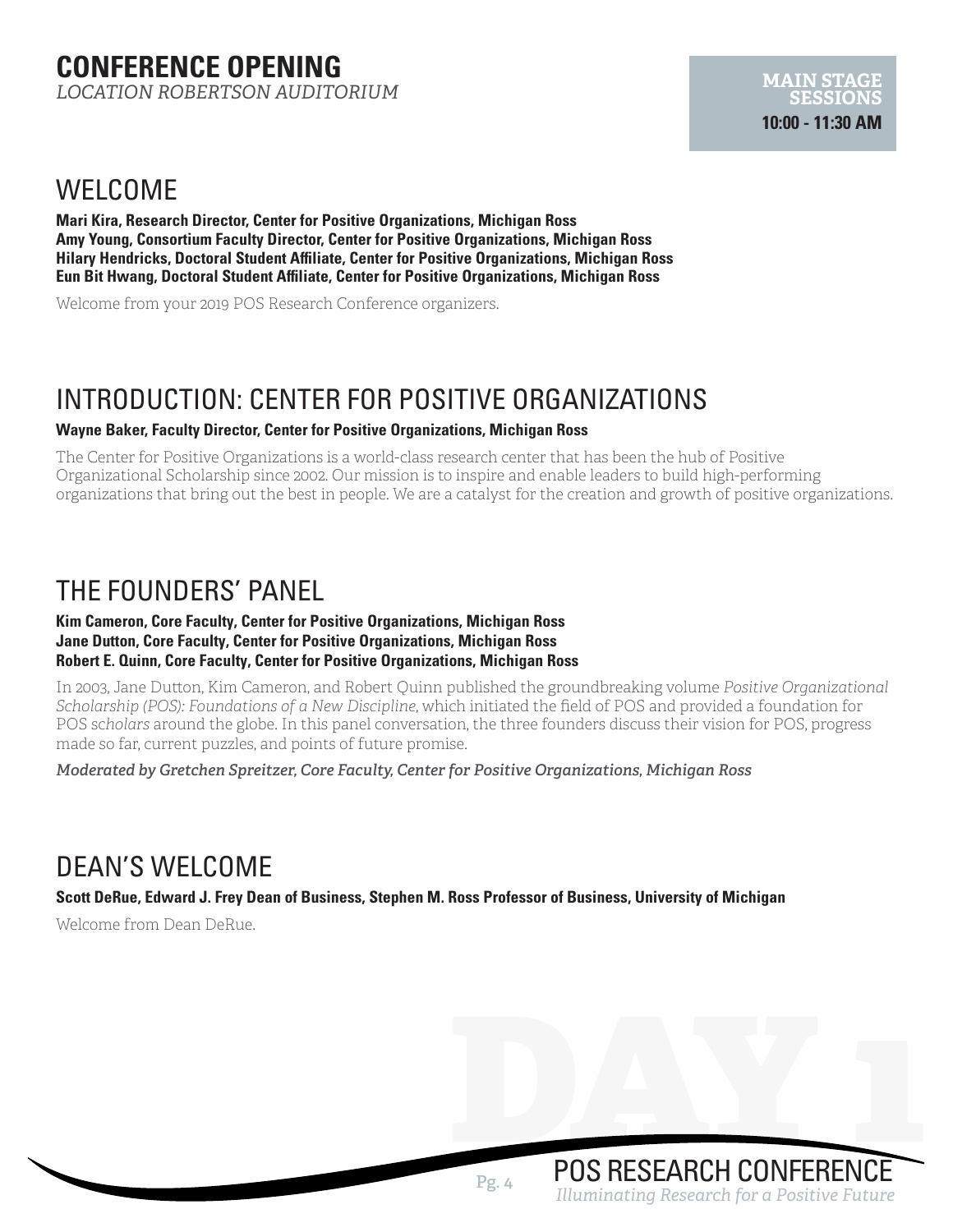# **CRAFTING POSITIVE IDENTITIES AND ENACTING OUR BEST SELVES IN THE NEW WORLD OF WORK**

*LOCATION R0320*

# **Host: Brianna Barker Caza, University of Manitoba**

This session will feature research on positive identities and identity work in the new world of work. We will explore the challenges and opportunities individuals and organizations face in building and maintaining positive work identities in the age of the 24-7 workplace, the gig economy, hybrid jobs, dual career couples, globalized careers, and other emerging forms of work and organizing. Research in this session will examine the identity and image processes that individuals, dyads, and collectives engage in to create and sustain multiple positive personal, role, relational and collective identities, and the contextual variables that constrain or enhance these processes. In addition, we will explore the mechanisms underlying the construction and maintenance of both positive identities and positive selves. Finally, we will discuss the impact of positive self-construction processes on individual, relational and organizational flourishing.

**Mixed Messages: Organizational Impression Management and Conflict Over Occupational Identity Definition** Natalya Alonso, University of British Columbia

**Making It in the Gig Economy: A Research Agenda for Individuals in the New World of Work** Susan J. Ashford, University of Michigan Brianna Barker Caza, University of Manitoba Erin Reid, McMaster University

**Empowered and Staying or Exploited and Leaving? How Career Biography and Expectations Shape Work Experiences and Pathways for Contingent Workers**

Lindsey Cameron, University of Michigan

**Grappling with the Present and the Future: Multiple Work Identities and Work Identity Ambidexterity** Yifeng Fan, Georgia Institute of Technology

#### **Reflecting on One's Best Possible Self as a Leader: Implications of Authentic Self-Expression for Professional Employees at Work**

Remy Jennings, University of Florida Klodiana Lanaj, University of Florida

#### **A New Way of Working: Towards a Theory of the Gig Economy**

Brittany Lambert, University of Colorado Boulder Ksenia Keplinger, University of Colorado Boulder Russell Cropanzano, University of Colorado Boulder

#### **The (In)Secure Self: Organizational Members' Response to a Living Wage Initiative**

Lumumba Seegars, Harvard Business School Erin Reid, McMaster University Lakshmi Ramarajan, Harvard Business School **RESEARCH TRACK** 

**SESSIONS #1 12:30 - 2:30 PM**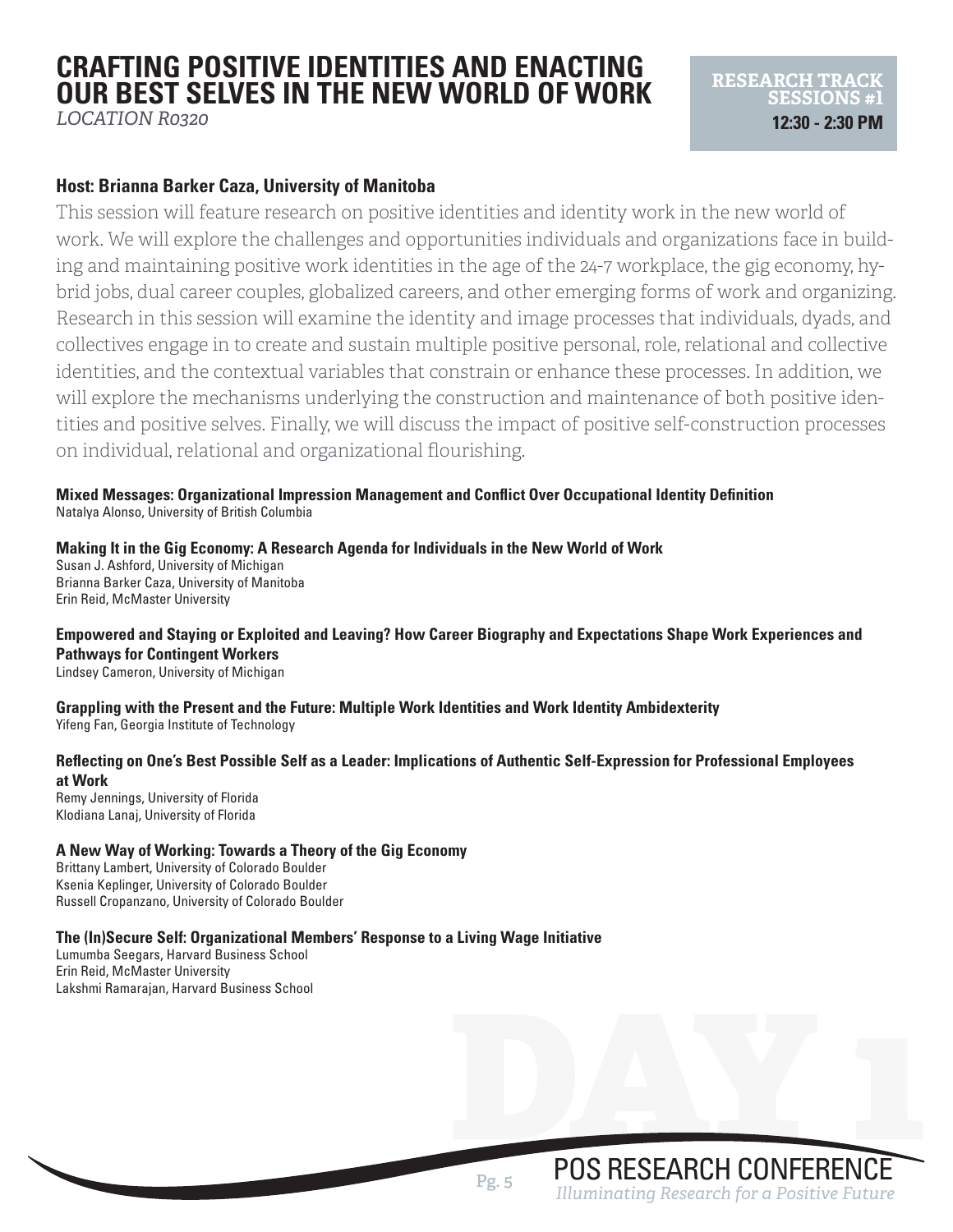# **POSITIVE EMOTIONS AT WORK**

*LOCATION R1240*

# **Hosts: Joyce Bono, University of Florida Michelle Duffy, University of Minnesota Theresa Glomb, University of Minnesota**

In this session, we will explore how positive emotions contribute to flourishing among individuals, teams, and organizations. The session will provide the opportunity to consider the use of positive emotions to build personal, interpersonal, and organizational resources. Moreover, we will consider the dynamics and mechanisms through which positive emotions influence outcomes and spread through teams and organizations.

#### **Thanks for Everything: A Quasi-Experimental Field Study of Expressing and Receiving Gratitude**

Ryan Fehr, University of Washington, Seattle Xiaoming Zheng, Tsinghua University Lynda Song, Renmin University of China Yirong Guo, Renmin University of China

**A Relational Perspective on Employee Voice: How Prosocial Emotions Shape Decisions About and Outcomes of Speaking Up** Emily Heaphy, University of Massachusetts Amherst Jacoba Lilius, Queen's University Elana Feldman, University of Massachusetts Lowell

#### **Surface Acting Can Be Good – Or Bad: The Influence of Expressing Inauthentic Emotion on Burnout, Absenteeism, Commitment and Patient Complaints**

Matthew LaPalme, University of Pennsylvania Julio Pertuze, Pontificia Universidad Catolica de Chile Felipe Rojas, Pontificia Universidad Catolica de Chile Pilar Espinoza, Universidad San Sebastian

#### **Emotional Culture of Anxiety and Its Antidote – An Emotional Culture of Companionate Love: Implications for Individuals, Teams, and Financial Performance in a Healthcare Setting**

Olivia (Mandy) O'Neill, George Mason University Sigal G. Barsade, University of Pennsylvania Francesco Sguera, Catolica-Lisbon School of Business and Economics

#### **Song of Sorrow: A Longitudinal Study of Work-Related Grief and Its Impact on Work Relationships During Organizational Change**

Olivia (Mandy) O'Neill, George Mason University Angelica Leigh, University of North Carolina at Chapel Hill Elizabeth Stillwell, University of Minnesota

### **Emotions and the Entrepreneur: An Evaluation of the Impact of Mindset and Emotions on Achievement and Motivation in Undergraduate Entrepreneurship Students**

Suzanne Siegle, Concordia University

# **Grateful or Slimy? The Witness-Recipient Difference in Perceived Authenticity of Gratitude Expressions at Work**

Ayana Younge, University of North Carolina at Chapel Hill

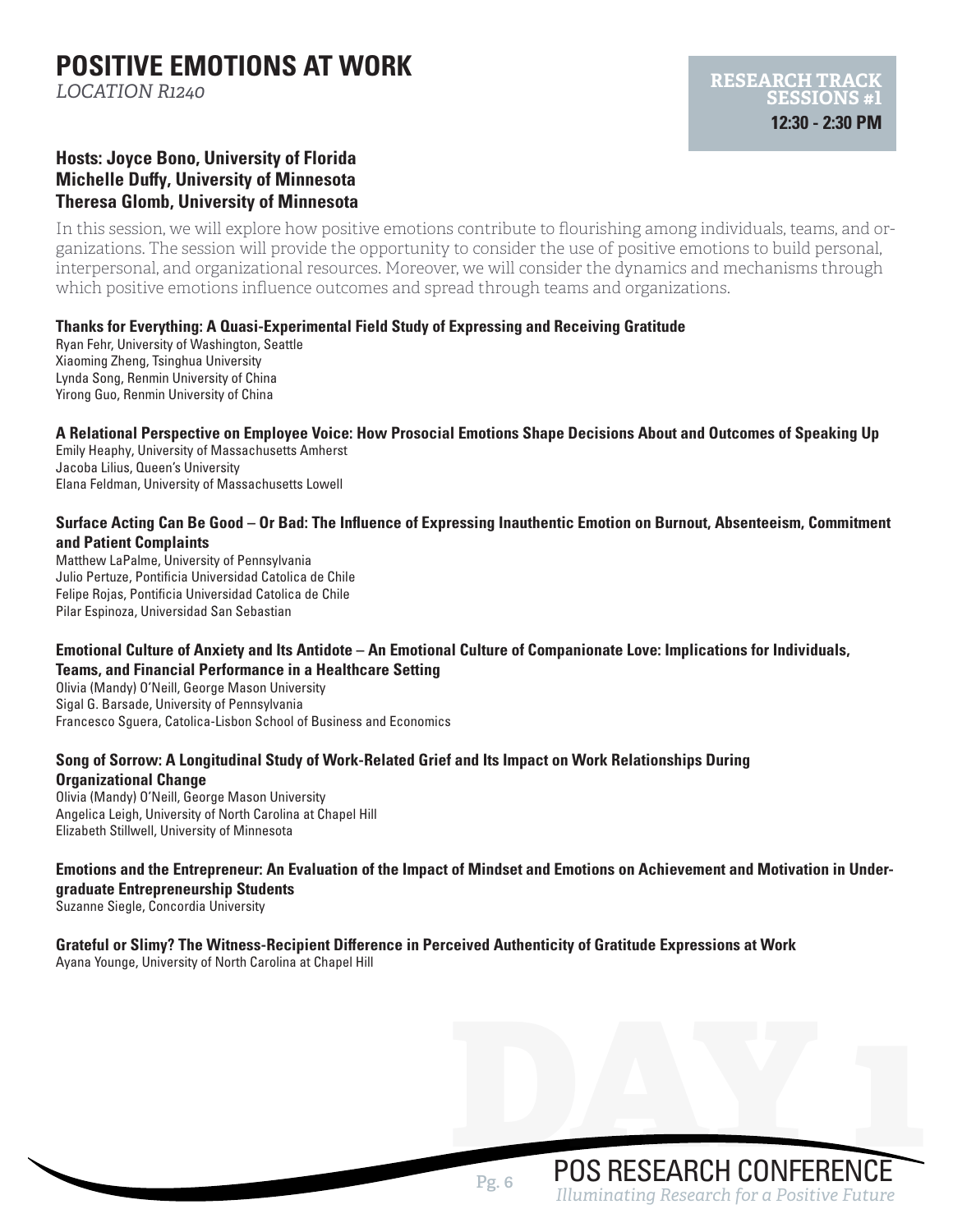# **POSITIVE ETHICS IN ORGANIZATIONS**

*LOCATION R1220*

### **Host: David Mayer, University of Michigan**

This session will include research examining ethics in organizations from a positive lens. Examples of relevant research include studying virtues, moral character, interventions for unethical conduct or promoting prosocial behavior, becoming one's best self, and more.

### **Contingent Courage: The Effect of Personal Characteristics and Risk Type on Courageous Behavior**

Moran Anisman-Razin, Duke University Sim Sitkin, Duke University Ronit Kark, Bar Ilan University

#### **Moral but Dominant: When Do-Gooders Get Derogated**

Feng Bai, Hong Kong Polytechnic University Wei Wu, Hong Kong Polytechnic University Shiyao Bao, Hong Kong Polytechnic University

**Mitigating Immoral Pro-Other Consequences of Felt Obligation in Repeated Interpersonal Exchanges**

Liuba Belkin, Lehigh University Dejun Kong, University of Houston

**Exploring Right-vs-Right Dilemmas: How Firefighters Experience and Manage Loyalty Tensions** Karim Ginena, University of Virginia

#### **Call Me by My True Names: Understanding Stakeholder Identity**

Marc Lavine, University of Massachusetts Boston

#### **Proud of Virtuousness and/or Competence? How Organizational Reputation Impacts Employee Behaviors**

Rachel Sturm, Wright State University Phil Jolly, Penn State University Scott Williams, Wright State University

#### **Can a Mobile Ethics App Be Used to Promote Ethical Employee Behavior? Evidence from a Field Experiment**

Abhijeet Vadera, Singapore Management University Boon Heon Tan, Singapore Management University Don Ferrin, Singapore Management University

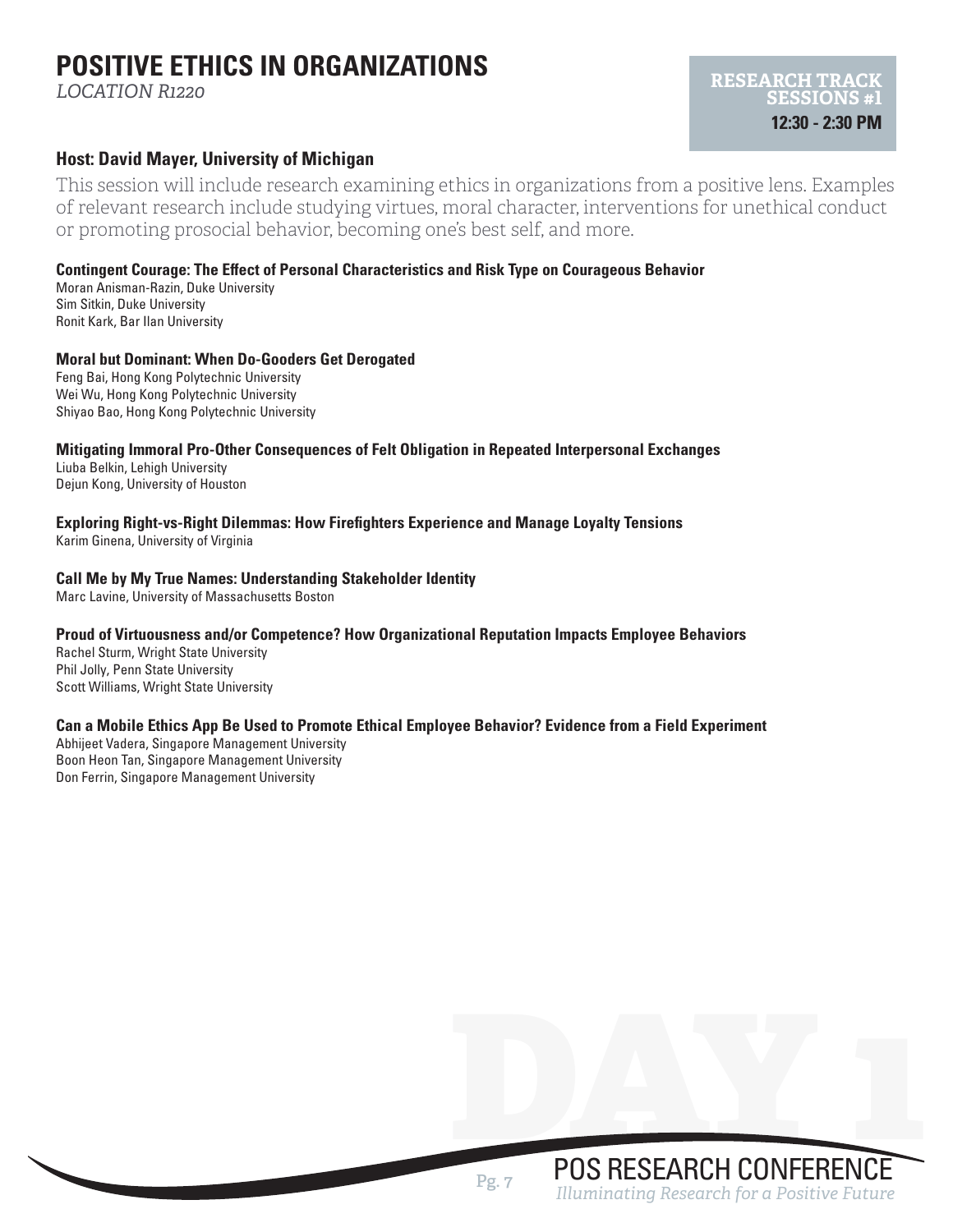# **HIGH QUALITY CONNECTIONS AND POSITIVE RELATIONSHIPS AT WORK - SESSION 1**

*LOCATION R1210*

### **Hosts: Emily Heaphy, University of Massachusetts Amherst Beth Schinoff, Boston College**

This session addresses High Quality Connections (HQCs) and positive relationships at work by considering the conditions, contexts, and behaviors that promote and sustain meaningful human connections in the workplace. We will explore research on the key contributors to and outcomes of HQCs and positive relationships at work in terms of cognitive, emotional, behavioral, and social processes. This session will also cover the importance of HQCs and positive relationships for individuals and collectives across a variety of organizational contexts.

# THEME 1: TRANSFORMATIVE POTENTIAL OF HOCS

# **Representing the Shield: A Dynamic View of Relationship Orientation in the NFL**

Lyndon Garrett, Boston College Greg Fetzer, Boston College Jacob Brown, Boston College

**Identity Partners: Facilitating Construction of Counternormative Work Identities** Elise Jones, Boston College

**On Being Navigational Guides in Times of Lostness**

Mrudula Nujella, University of Michigan

### **The Transformational Potential of High-Quality Cross-Race Friendships**

Belle Rose Ragins, University of Wisconsin-Milwaukee Kyle Ehrhardt, University of Colorado Denver

### **Daringly Caring: The Risky Business of High-Quality Connecting at Work**

Joanne Sundet, BI Norwegian Business School Arne Carlsen, BI Norwegian Business School

# THEME 2: NEW RESEARCH ON MENTORS AND COACHES

### **A Relational Path to Personal Growth and Development: Formal Mentors and the Experience of Self-Expansion at Work** Paul Green, University of Texas Austin

Grace Cormier, Harvard Business School Francesca Gino, Harvard Business School

### **The Effect of Personality Traits, Trust Inclination and Positive Assessments of the Trustworthiness of a Coach on Trust Behavior in a Coaching Relationship**

Marita Heyns, North-West University Nicky Terblanche, University of Stellenbosch

### **Qualitative Accounts of Executive Coaching Outcomes**

Angela Passarelli, College of Charleston Ellen Van Oosten, Case Western Reserve University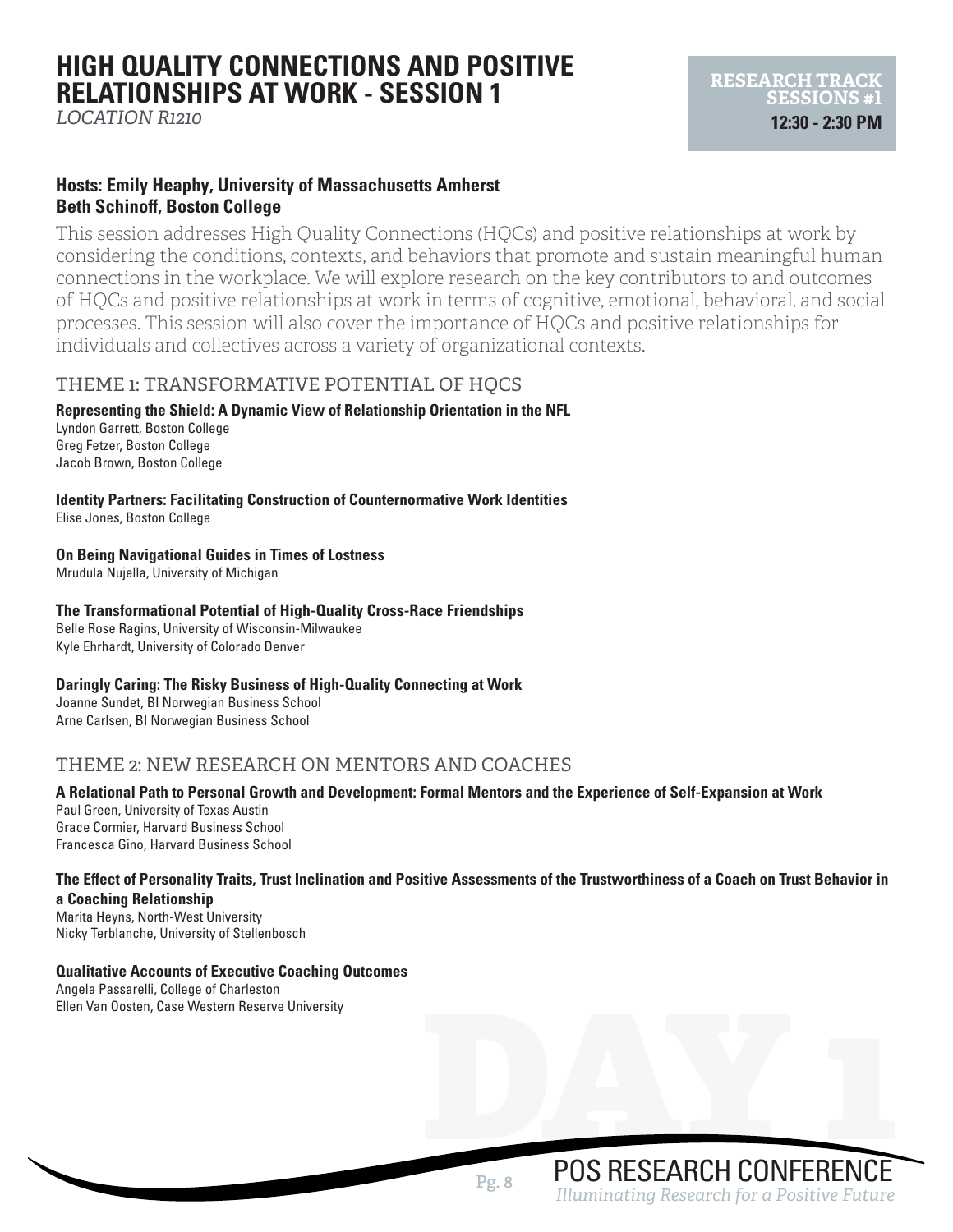# **CRAFTING MEANINGFUL WORK**

*LOCATION R1240*

### **Host: Doug Lepisto, Western Michigan University**

In this session, researchers will explore how to create a sense of meaning and purpose in organizations. We are particularly interested in investigations that examine 1) how to create a sense of meaningfulness around an organization's purpose and mission, 2) social, cultural, and institutional dynamics that impact meaningfulness, 3) the effects of digital technology, distributed work, and contingent work on meaningfulness, and 4) new outcomes of meaningful work for individuals, organizations, and society.

#### **Serving Two Masters: The Critical Role of Identity Narratives as Organizationally Embedded Professionals Respond to Proposed Functional Boundary Changes**

Jeffrey Bednar, Brigham Young University Gabrielle Cunningham, Oxford University Marina Biniari, Aalto University Kurt Sandholtz, Brigham Young University

#### **Meaning in and at Work: Distinctions, Outcomes, and Implications**

Anirban Kar, Simon Fraser University A. R. Elangovan, University of Victoria

#### **It's Not Always Sunny in Rationally Rich Jobs: The Influence of Negative Beneficiary Contact**

Jordan Nielsen, Purdue University Amy Colbert, University of Iowa

#### **The Role of Personal Resources in Work Engagement Development in Traditional Organizations Compared to Digital Work Platforms**

Ilona Toth, LUT University Sanna Sintonen, LUT University Aino Kianto, LUT University

#### **Meaningful Work and Negative Emotions: Strategies to Combat the Effects of Negative Emotions on Meaning at Work**

Sarah Ward, Columbia University Modupe Akinola, Columbia University

#### **Prosocial for All the Right Reasons: The Cascading Nature of Perceived Sincerity in Corporate Volunteering Programs**

Jessica Rodell, University of Georgia Kristie Rogers, Marquette University Tyler Sabey, University of Georgia

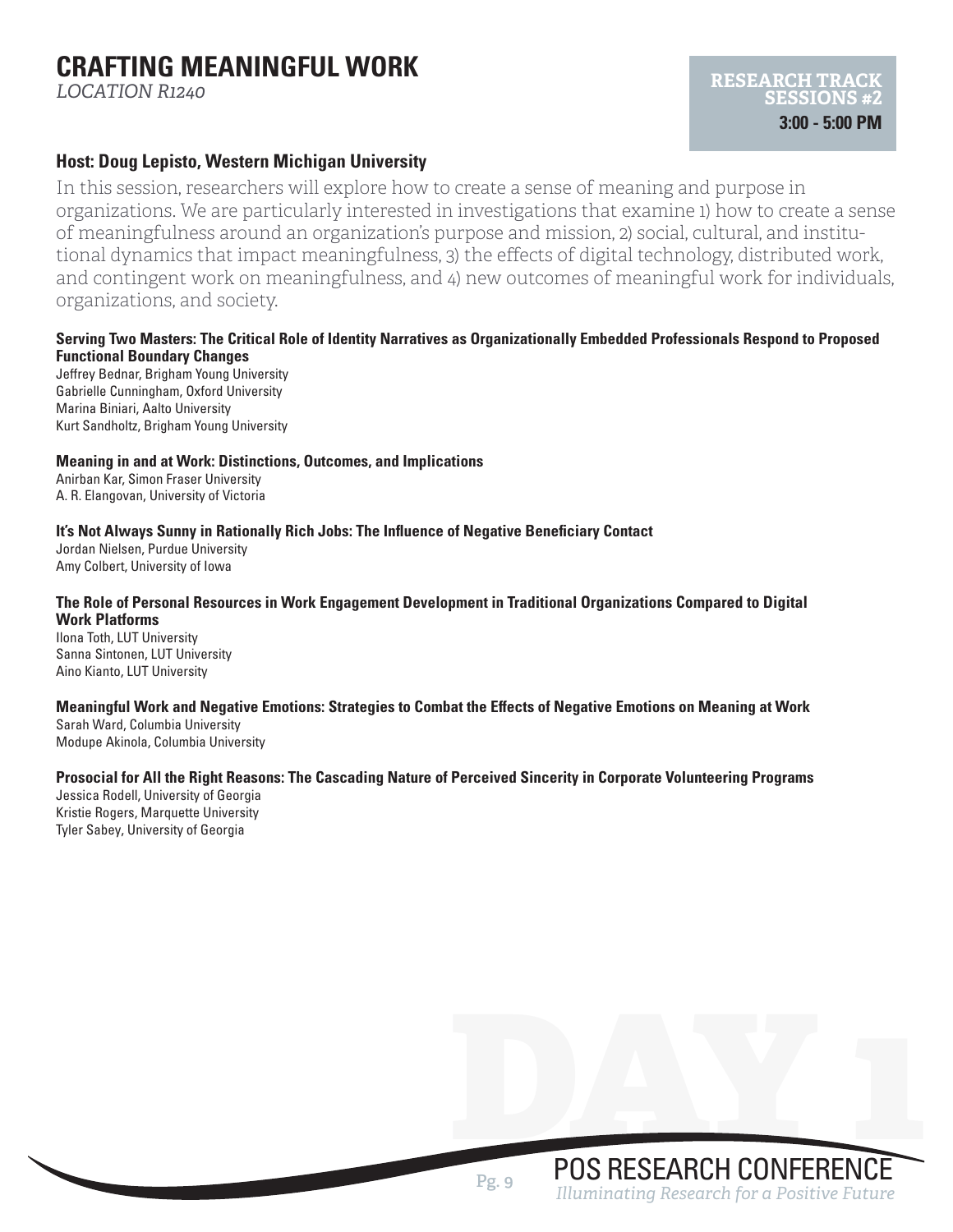# **POSITIVE CHANGE IN ORGANIZATIONS**

*LOCATION R0320*

# **Host: Karen Golden-Biddle, Boston University**

In this session we will examine emerging ways of conceptualizing positive change in organizations and the processes involved in building collective strength and resilience. The session will also provide the opportunity to consider the role of small acts of change in setting the stage for larger scale change efforts and factors that are key in sustaining an organizational culture that promotes continual change.

**How Motown Provided Behind-the-Scenes Support to the Civil Rights Movement** Jean Bartunek, Boston College Benjamin Innis, Boston College

**Positive Culture Change in Global Universities**

Kim Cameron, University of Michigan

### **A Positive Inquiry with Front-Line Providers and People Suffering from Opioid Use Disorder (OUD): Best Practices from the Heart of the Opioid Crisis**

Thomas Huber, Ohio State University

#### **Revising the Past: The Role of Individual Sensemaking in Organizational Identity Change**

Matthew Lyle, University of Massachusetts Amherst Ian Walsh, University of Massachusetts Amherst Bogdan Prokopovych, University of Massachusetts Amherst

#### **The Appreciative Organizing Scale (AOS): A Basis for Understanding Positive Organization Development and Change** Ignacio Pavez, Universidad del Desarrollo

### **Joyful Mind, Happy Body: Preliminary Findings from a New Online Self-Care Program That Reframes Healthy Behavior as a Strategy for Joy and Meaning**

Michelle Segar, University of Michigan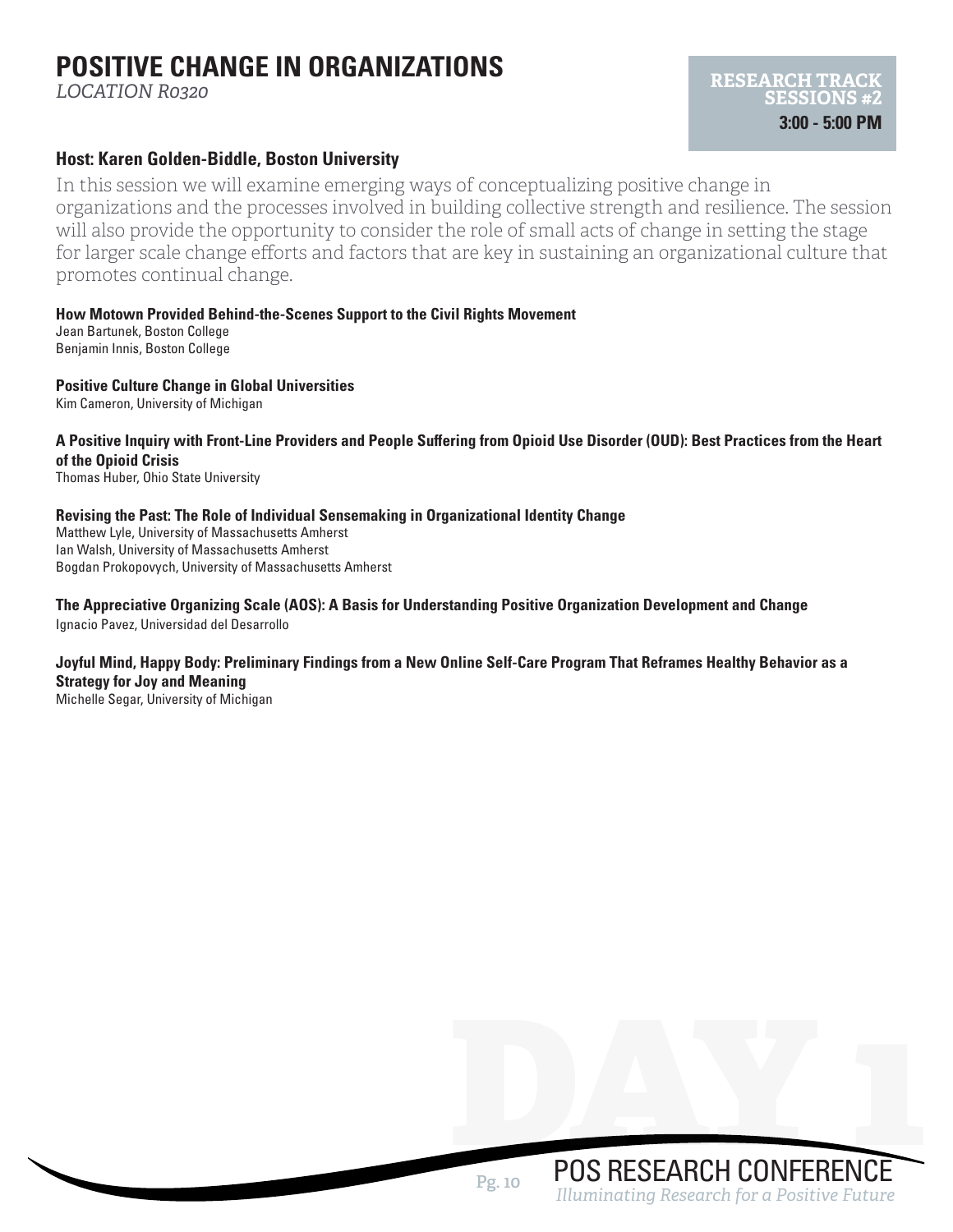# **POSITIVE ORGANIZATIONS AND SUSTAINABILITY**

*LOCATION R1220*

### **Hosts: Erica Steckler, University of Massachusetts Lowell Oana Branzei, Western University**

This session will cover research on the commonalities and intersections across the fields of POS and Sustainability Scholarship. We will explore the similarities across the fields in terms of flourishing among humans, organizations, and natural resources. Topics will include the meanings of positive deviance, mechanisms of flourishing, and stewardship of sustainable systems that are shared across the two fields.

**Toward an Organizational Identity-Based Theory of the Firm: New Assumptions for More Positive Social Impact** Shelley Brickson, University of Illinois at Chicago

**Empowering the 99%...One ESOP at a Time! A 3-Phase, Mixed-Methods Study of Employee Owned Company Acquisitions** Suzanne Cromlish, Saint Xavier University

**How Sustainability Change Agents Build and Draw Upon Their Resilience: An Identity-Based Process Perspective** Sara Graves, Simon Fraser University

**Human Sustainability, Relational Coordination, and Worker Outcomes: A Conceptual Framework** Elli Meleti, University of Glasgow

**Pride and Purpose: Entrepreneuring in Extreme Circumstances** Pablo Munoz, University of Liverpool Management School

Oana Branzei, Western University Jonathan Kimmitt, Newcastle University

#### **The Hidden Nature of Sustainable Agribusiness: An Appreciative Approach Across the Value Chain**

Pamela Robinson, Case Western Reserve University

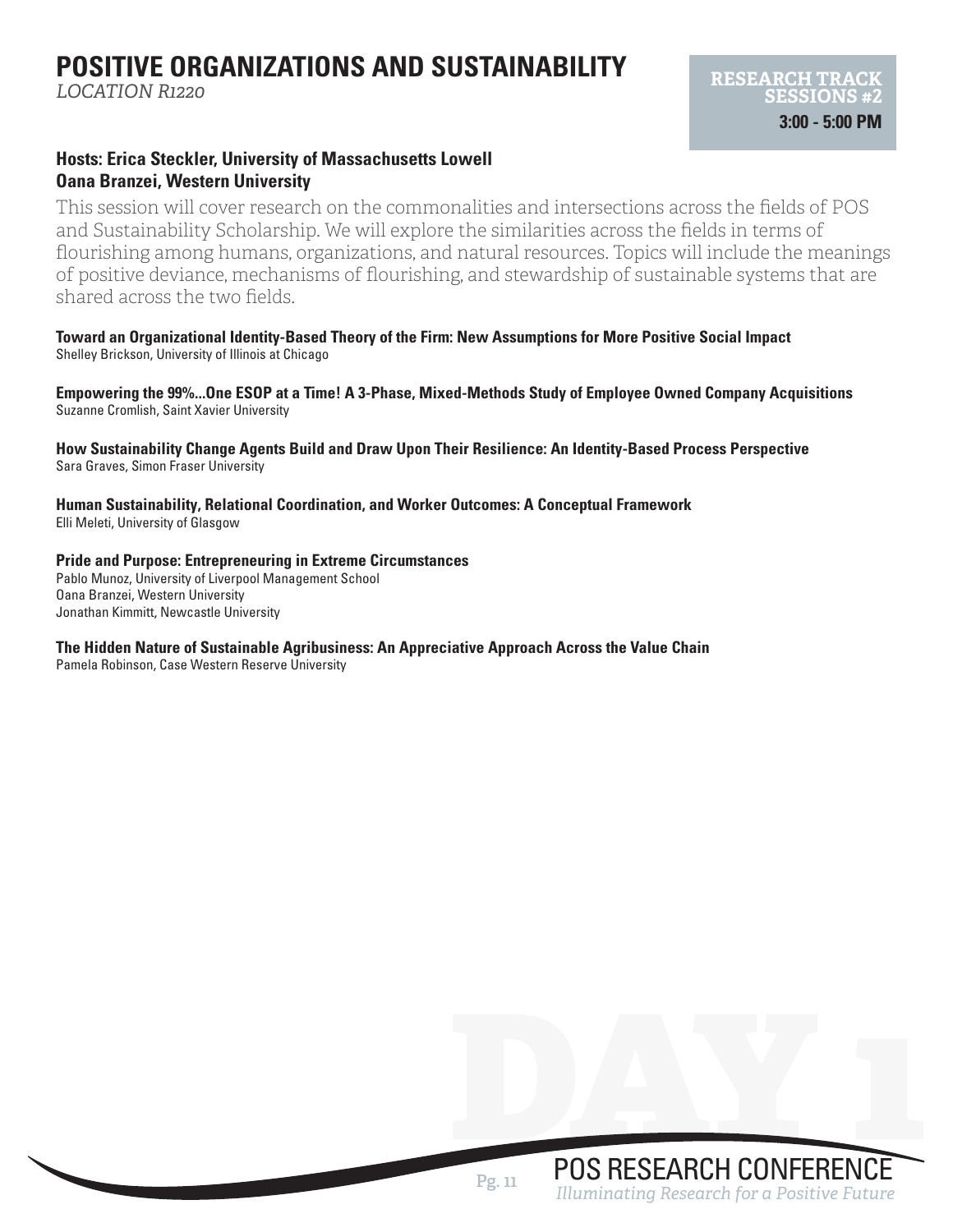# **HIGH QUALITY CONNECTIONS AND POSITIVE RELATIONSHIPS AT WORK - SESSION 2**

*LOCATION R1210*

### **Hosts: Emily Heaphy, University of Massachusetts Amherst Beth Schinoff, Boston College**

This session addresses High Quality Connections (HQCs) and positive relationships at work by considering the conditions, contexts, and behaviors that promote and sustain meaningful human connections in the workplace. We will explore research on the key contributors to and outcomes of HQCs and positive relationships at work in terms of cognitive, emotional, behavioral, and social processes. This session will also cover the importance of HQCs and positive relationships for individuals and collectives across a variety of organizational contexts.

# THEME 3: CHANGING NATURE OF THE RELATIONAL CONTEXT OF WORK

#### **Working Together, Alone: Relationships, Community, and Identification for Newcomers in Corporate Coworking Spaces**

Hilary Hendricks, University of Michigan Gretchen Spreitzer, University of Michigan Pete Bacevice, University of Michigan Brittany Mallory, Business Research Group

**Do You Care to Share? The Interpersonal Risks and Rewards of Sharing Personal Information with Colleagues** Natalie Longmire, University of Texas at Austin

#### **Transient Relationships with Transient Colleagues**

Kevin Rockmann, George Mason University Elizabeth George, University of Auckland Marie-Rachel Jacob, Emlyon Business School

### **Closeness is Complicated: Enabling the Positive Functioning of Affection, Attraction, and Intimacy at Work**

Bess Rouse, Boston University Beth Humberd, University of Massachusetts Lowell

# THEME 4: HQCS AND ORGANIZATIONAL OUTCOMES

**Emotional Capital in Work Relationships: Do Daily Positive Interactions Buffer Against Set-Backs at Work?** Jochen Menges, University of Zurich Sarah Kern, FOM Stuttgart Leander De Schutter, Erasmus University

**The Relational Context in which Envy Influences Organizational Citizenship Behavior: The Power of Respectful Engagement** Natalie Shefer, Tel Aviv University Abraham Carmeli, Tel Aviv University

#### **Positive Chair–CEO Work Relationships as a Source of Knowledge Creation Capability and Collective Resilience**

Yossef Srour, Tel Aviv University Abraham Carmeli, Tel Aviv University

#### **Helping Behavior and Social Capital Formation**

Jose Uribe, University of Michigan Helping Behavior and Social Capital Formation<br>Jose Uribe, University of Michigan<br>Wayne Baker, University of Michigan<br>DOS RESEARCH CONFERENCE

POS RESEARCH CONFERENCE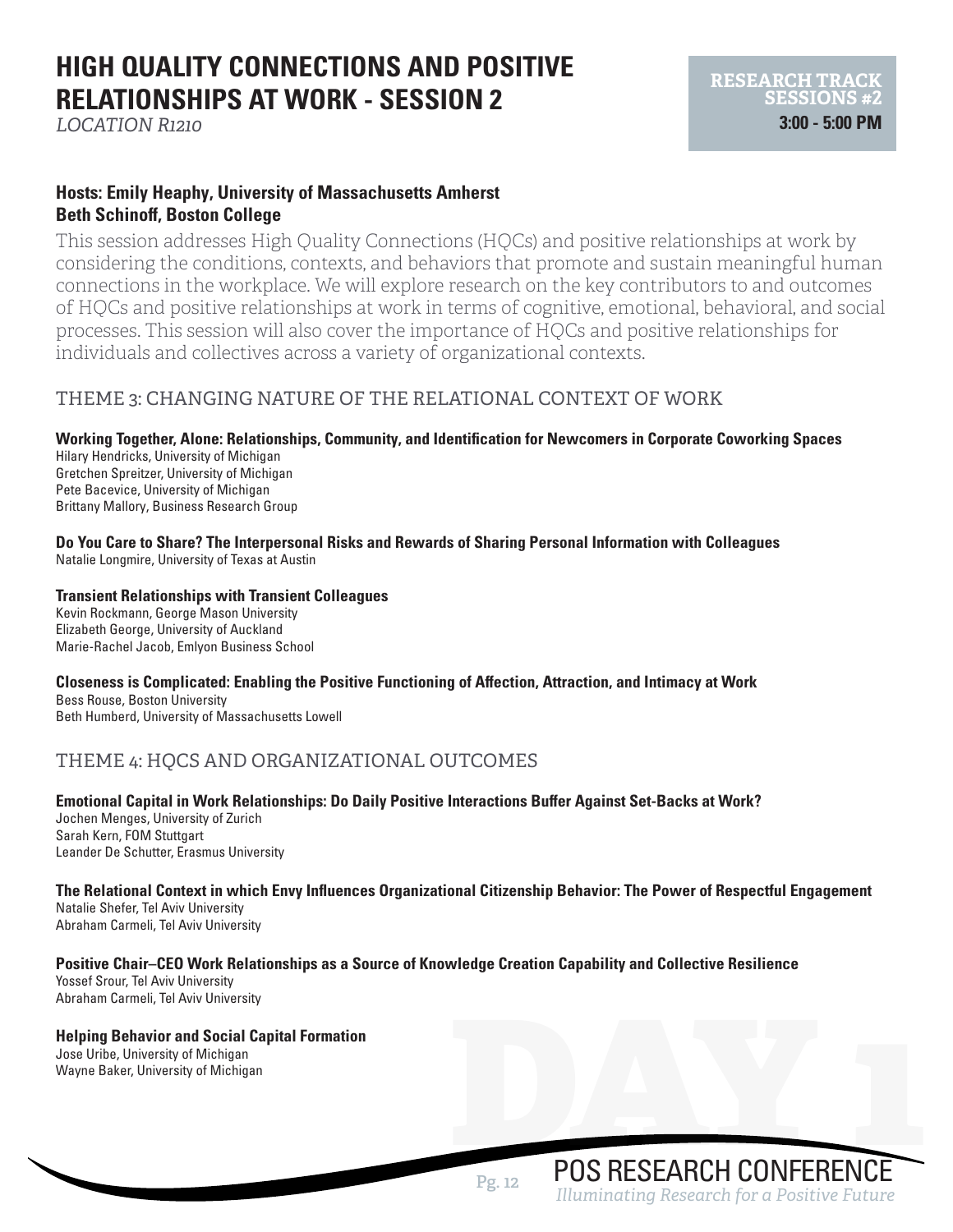# **VISUAL PRESENTATIONS**

*LOCATION WINTER GARDEN*

### Please visit all 19 visual presentations. Conference attendees are invited to cast their votes for the Best Visual Presentation during this session.

#### **Identity Construction During Bridge Employment**

Bethany Cockburn, Northern Illinois University

#### **Work-life Balance Practices and Workplace Attitudes in Private Hospitals in Jordan** Hannah Diab, University of Jordan and Taghrid Suifan, University of Jordan

#### **The Effects of Identification on Helping Behavior in Service Organizations**

Kathryn Doiron, Claremont Graduate University

#### **How Can Arts Enhance Employee Resilience and Productivity?**

Sargam Garg, California State University, Sacramento

#### **Phoenix from the Ashes: Post-traumatic Growth Through Identity Work and Emotion Work** Swati Ghulyani, Indian Institute of Management Indore and Ranjeet Nambudiri, Indian Institute of Management Indore

# **Power to the People: A Reciprocal Relationship Between Empowerment and Workplace Deviance**

Mirit Grabarski, Western University

**Risky Business: Rethinking the Relationship Between Risk and Resilience** Mirit Grabarski, Western University

**Transformation to a Positive Quality Culture**

Norm Howe, Validation & Compliance Institute

#### **Positive Ethics in Amish Business**

Sunny Jeong, Wittenberg University; Tim Bode, Wittenberg University; and Heath Queen, Wittenberg University

#### **Work Life after Trauma: Embarking on a Journey of Growth**

Erica Johnson, Case Western Reserve University

**Can We "White Lie" About Our Employees' Motivation? Effects of Intrinsic Motivational Misunderstanding** Mijeong Kwon, University of Michigan

#### **Yoga Meditation and Management Education**

Maria Lai-Ling Lam, Calvin College

**Unlocking Creative Potential Beyond Ideas: Creativity as a Psychological Orientation** Jennifer Lynch, London Business School

#### **Job Satisfaction, Persistence, and Callings in Work: How Leaders Can Retain Committed Employees** Ellen McMahan, Eastern Kentucky University

#### **Amplification of Positive Deviance as a Strategy in the Fight Against Administrative Corruption in Nigeria** Abubakar Muhammad, Pan-Atlantic University and Ngozi Okpara, Pan-Atlantic University

#### **Establishing a Nomological Net for 'Authenticity at Work' Using Meta-Analysis**

Ajay Ponnapalli, Florida International University; Chen Wang, Florida International University; and Brooke Buckman, Florida International University

**Does Organizational Justice Affect Turnover-Intention in a Developing Country? The Mediating Role of Job Satisfaction and Organizational Commitment** Taghrid Suifan, University of Jordan; Hannah Diab, University of Jordan; and Ayman Abdallah, University of Jordan

POS RESEARCH CONFERENCE **Examining the Effects of Resilience on Stress, Grit, and Academic Performance in Business Undergraduate College Students** Leslie Sukup, Ferris State University; Russell Clayton, University of South Florida; and Kenneth Embry, Saint Leo University

**Leisure Hacking: How Incorporating Work into Leisure Increases Thriving and Inspires Proactive Behaviors** Kate Zipay, University of Oregon and Jessica Rodell, University of Georgia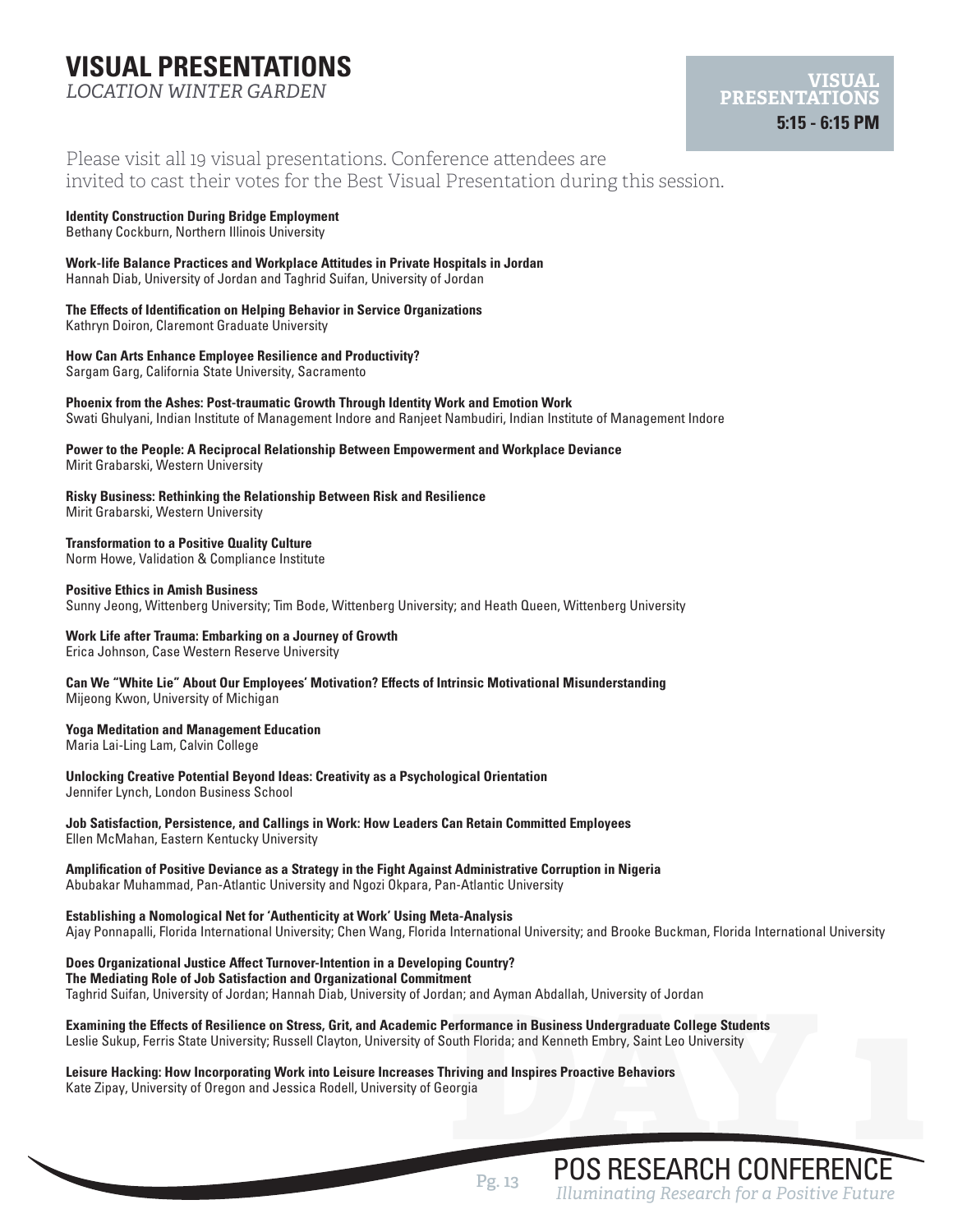*LOCATION ROBERTSON AUDITORIUM* 

# AWARD FOR OUTSTANDING PUBLISHED ARTICLE IN POS

#### **Wayne Baker, the 2019 Award Committee Chair, is presenting this award**

The Award for Outstanding Published Article in POS was established in 2008 to recognize outstanding scholarship in POS and to encourage research in this growing field. The award is given biennially in conjunction with the Center for Positive Organizations' POS Research Conference.

# AWARD RECIPIENT'S KEYNOTE PRESENTATION

#### **Kristie M. Rogers, Marquette University**

We are pleased to announce that the recipient of the 2019 Award for Outstanding Published Article in POS is "Seeing More than Orange: Organizational Respect and Positive Identity Transformation in a Prison Context."

The article was written by Kristie M. Rogers (Marquette University) and coauthors Kevin G. Corley and Blake E. Ashforth (Arizona State University) and published in *Administrative Science Quarterly (2017).*

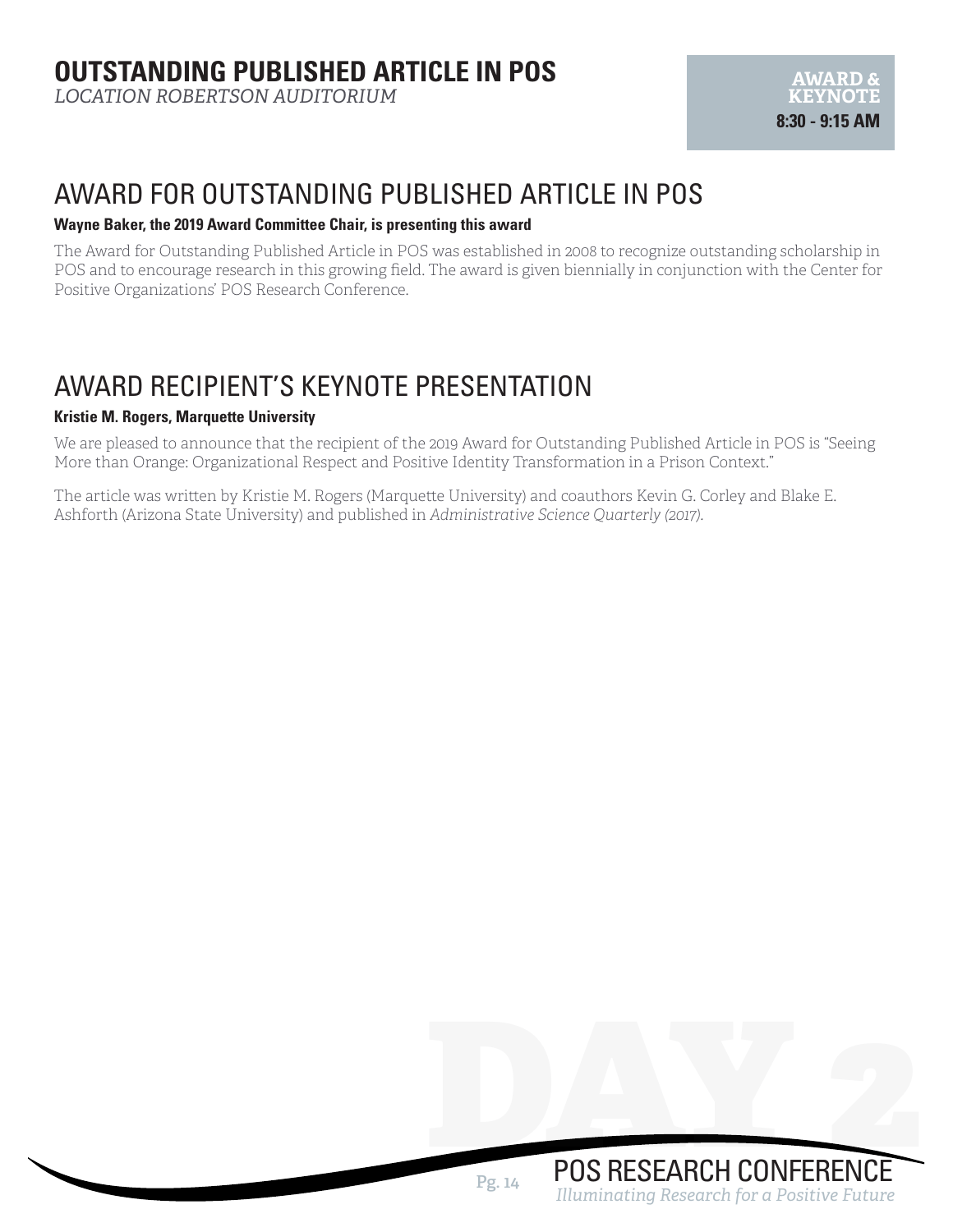# **POSITIVE ORGANIZATIONAL CULTURE**

*LOCATION R1240*

### **Host: Olivia (Mandy) O'Neill, George Mason University**

In this session, we will explore the pillars of positive organizational cultures (i.e., cultures that allow the organization to survive and its employees to thrive), strategies for creating and sustaining such cultures, and their impact on employee engagement, well-being, and performance, and organizational outcomes such as innovation, safety, and financial metrics. We will consider a variety of factors contributing to positive organizational cultures, including but not limited to leadership styles and behavior, the experience and expression of discrete emotions, an ethical climate, virtuous practices, high quality connections, meaning-making after negative events, and prosocial behaviors.

#### **Do Ask, Do Tell? The Effects of Leader Feedback-Sharing and Feedback-Seeking, Leader Humility, and Follower Growth Mindset on Team Psychological Safety**

Constantinos Coutifaris, University of Pennsylvania Adam Grant, University of Pennsylvania

**The Microfoundations of Stakeholder Theory: Employee Stakeholder Orientation, Job Satisfaction, and Perspective Taking** Karim Ginena, University of Virginia

Bidhan (Bobby) Parmar, University of Virginia Andrew (Andy) Wicks, University of Virginia

#### **Why Seeing Growth-Mindset at Work Matters, Especially for Those Who Grew Up with Little: First-Generation Employees Feel Comfortable Asking for Advice When They Believe Their Manager Is an Incremental Theorist**

Inhyun Han, University of Virginia Peter Belmi, University of Virginia Melissa Thomas-Hunt, Vanderbilt University

#### **Positive Museology: A Framework for Meaningful Museums**

Kiersten F. Latham, Kent State University

#### **Design Thinking and Its Influence on Organizational Empathy and Energy**

Lisa Ruiz, AbbVie, Inc.

### **A Positive Leadership Case Study at the Intersection of Evidence and Practical Application**

Suzi Skinner, Roar People

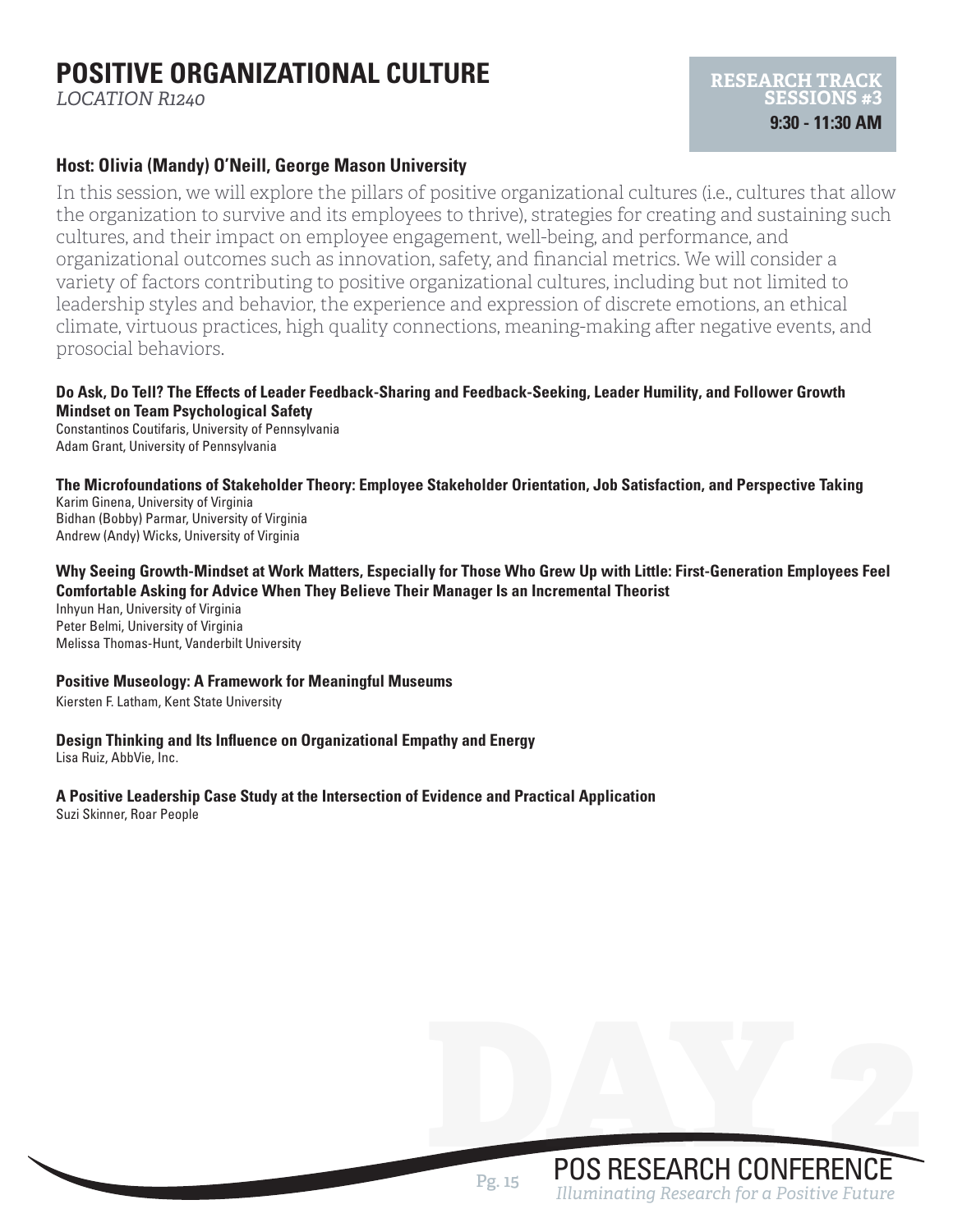# **COMPASSION IN ORGANIZATIONS**

*LOCATION R1230*

### **Host: Monica Worline, Stanford University**

This session will explore theoretical and empirical work on the expression of compassion in organizations, including work that explores the process of expressing compassion and research on the impact it has for employees, colleagues, and the larger organization. We will delve into various mechanisms by which compassion is organized, coordinated, or spread throughout an organizational setting, including the relevance of leadership, relationships, structures, and cultures for creating or amplifying compassion at work.

#### **The Role of Self-Separation in Empathic Concern Towards Others**

Kyle Dobson, Northwestern University Rachel Ruttan, University of Toronto Ashley Hardin, Washington University Andrew Todd, University of California, Davis

#### **Self-Compassion at Work: A Self-Regulation Perspective on Its Beneficial Effects for Work and Home**

Remy Jennings, University of Florida Klodiana Lanaj, University of Florida You Jin (YJ) Kim, Temple University

#### **Swift Sense of Community: Exploring How Artifacts Can Be Resourced for the Emergence of a Swift Sense of Community in Temporary Organizations**

Reut Livne-Tarandach, University of Oregon Hooria Jazaieri, Northwestern University

#### **Cultivating Compassion in Leaders: Utilizing Shamanic Methods**

Sandra Molendyk/Minnis, Yorkville University and Gonzaga University

### **Organizational Compassion Dampens Workplace Bullying Amongst Healthcare Staff**

Ace V. Simpson, University of Technology Sydney Ben Farr-Wharton, University of Technology Sydney Roslyn Prichard, University of Technology Sydney Aglae Hernandez Grande, University of Technology Sydney

### **Impacts of Compassion on Focal Actors' and Sufferers' Well-Being: The Role of Self-Serving and Other-Oriented Motivations**

Hongguo Wei, University of Central Oklahoma Shaobing Li, Miami University Jason Kanov, Western Washington University

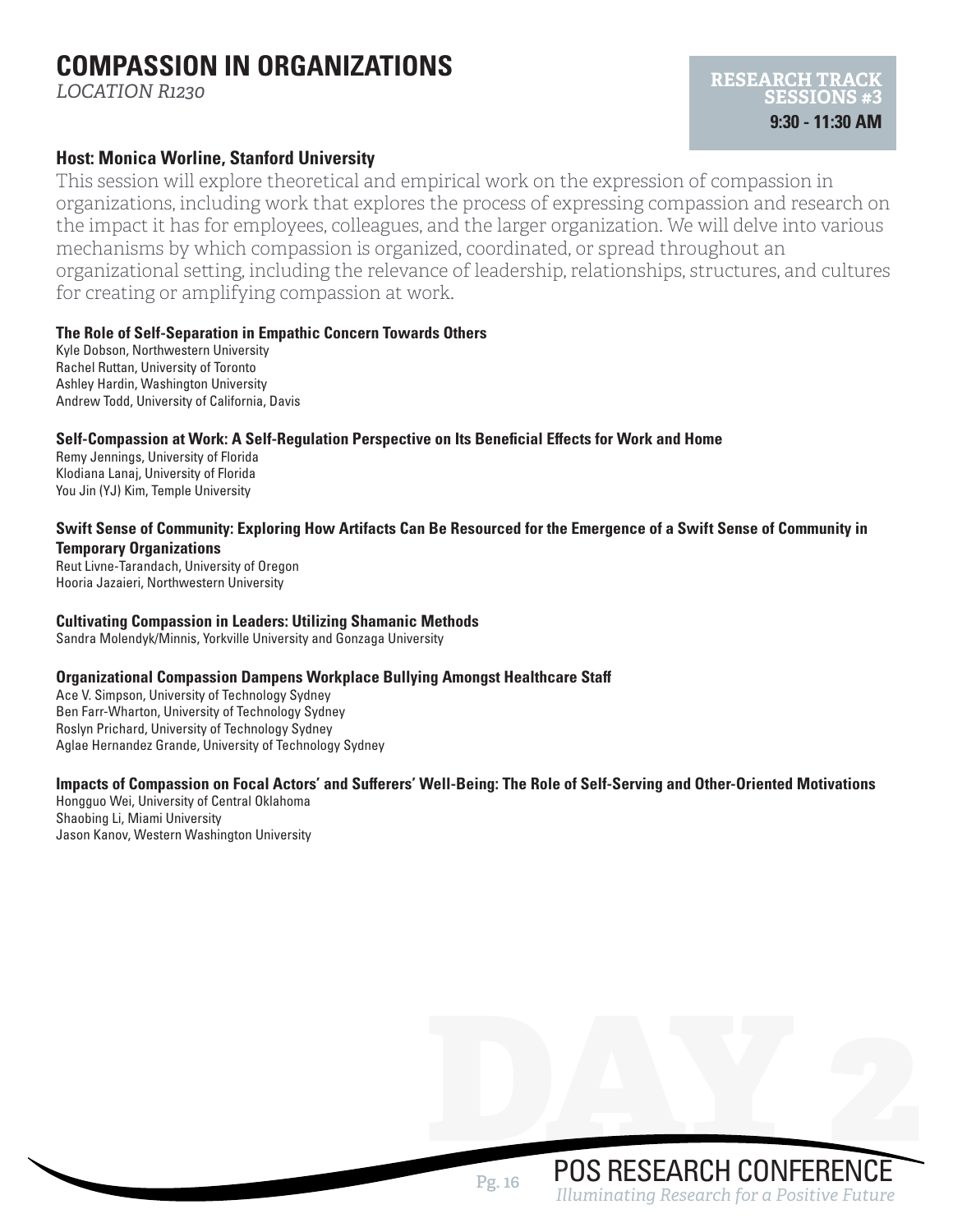# **(IN)EQUITY AND (IN)JUSTICE IN ORGANIZATIONS SEEKING TO DO GOOD**

*LOCATION R1220*

# **Host: Courtney McCluney, University of Virginia**

In striving for inclusion, organizations must face hard truths including the underrepresentation of marginalized employees (e.g., women of color) in leadership, pay and wage inequities, and experiences of injustice in the forms of harassment and mistreatment. These truths are also present in organizations that seek to "do good" such as nonprofits, community organizations, and social enterprises. In this session, we will examine how "good" organizations grapple with inequities and injustices towards crafting an inclusive environment. We especially invite research that explores these concepts in non-traditional workplaces.

**RESEARCH TRACK SESSIONS #3 9:30 - 11:30 AM**

#### **Positive Conflict and Inclusion in Organizations**

Estelle Archibold, Case Western Reserve University

#### **Determinants of First Authorship: Equity, Equality, or Need?**

David Balkin, University of Colorado Boulder Len Trevino, Florida Atlantic University Markus Fitza, Frankfurt School of Finance & Management Luis Gomez-Mejia, Arizona State University

#### **Dilemmas Around Embracing the Culture Expert Identity at Work**

Sandra Cha, Brandeis University Laura Morgan Roberts, Georgetown University Stephanie Creary, University of Pennsylvania Andy Molinsky, Brandeis University

#### **The Moderating Effects of Gender on the Relationships Between Gratitude Expression and Perceived Job Performance**

Boram Do, Wayne State University Ivett (Viva) Nsair, Wayne State University Sharon Sheridan, University of North Dakota

#### **Voices Rising: A Narrative Inquiry into Black Women U.S. Government Senior Service Members' Professional Identity Construction at the Intersection of Race and Gender**

Amina Gilyard James, The George Washington University

#### **Is There a Positive Side to Stigma? A Model of Organizational Assets Arising from the Experience of Stigma** Gabrielle Lopiano, Emory University

Melissa J. Williams, Emory University

# **Ex-Offenders and Work: An Interdisciplinary Review and Research Agenda**

Ajay Ponnapalli, Florida International University Chen Wang, Florida International University Hock-Peng Sin, Florida International University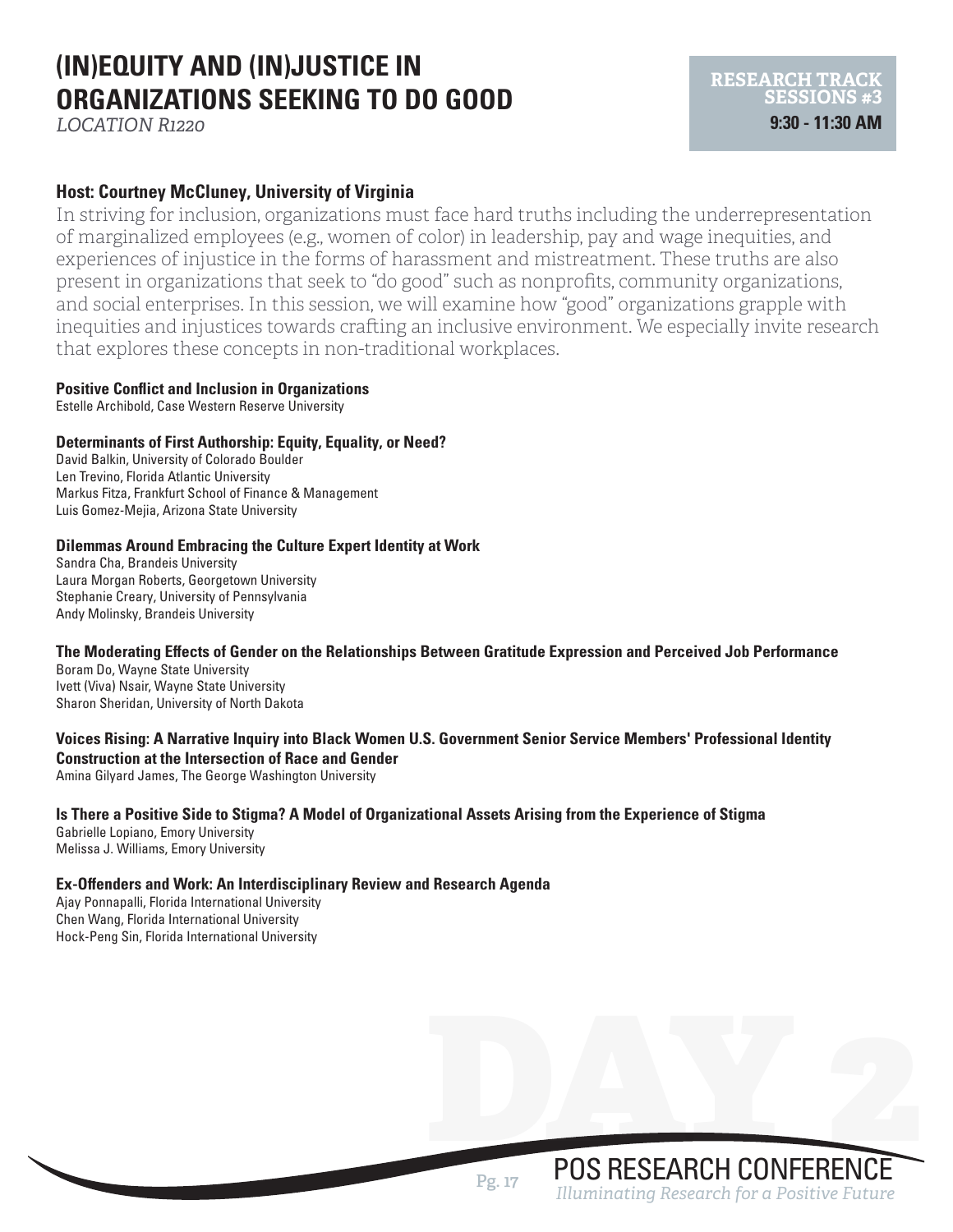# **POSITIVE LEADERSHIP: WHAT WE KNOW FOR SURE**

*LOCATION R1210*

### **Host: Amy E. Colbert, University of Iowa**

Positive leadership can be defined in terms of the positive behaviors or perspectives exhibited by the leader, the experienced quality of the leader-follower relationship, or the positively deviant outcomes that result from leadership. In this session, we will explore current theories of and empirical findings regarding positive leadership. We will consider how current research has been shaped by concerns about leadership construct proliferation and what we know for sure about the development and impact of positive leadership. We will also discuss how insights about positive leadership can more effectively impact leadership practice.

#### **Women's Leadership Aspirations Go Up When Their Supervisors Are More Feminine**

Katherine Bae, University of Michigan David Mayer, University of Michigan

#### **An Inclusive Framework of Flourishing Leaders and Positive Leadership**

Tracy Chang, Rutgers University Rebecca Baelen, University of Pennsylvania

#### **Empowering Leadership for One and All: Is Identification with Empowering Leaders Contingent on Both Leader and Subordinate Gender?**

Shengming Lui, Peking University Zhi Lui, Peking University Michele Williams, University of Iowa Wang Hui, Peking University

#### **Transformational Leadership: Keeping the Baby While Throwing Out the Bathwater**

Ryan Quinn, University of Louisville Bret Crane, Utah State University

#### **Antecedents and Outcomes of the Fundamental State of Leadership**

Ryan Quinn, University of Louisville Bret Crane, Utah State University Edward Wellman, Arizona State University Travis Thompson, American Express

#### **Virtuous Leadership and Virtues-Centered Moral Identity: A Social-Cognitive Framework**

Gordon Wang, George Brown College Rick Hackett, McMaster University

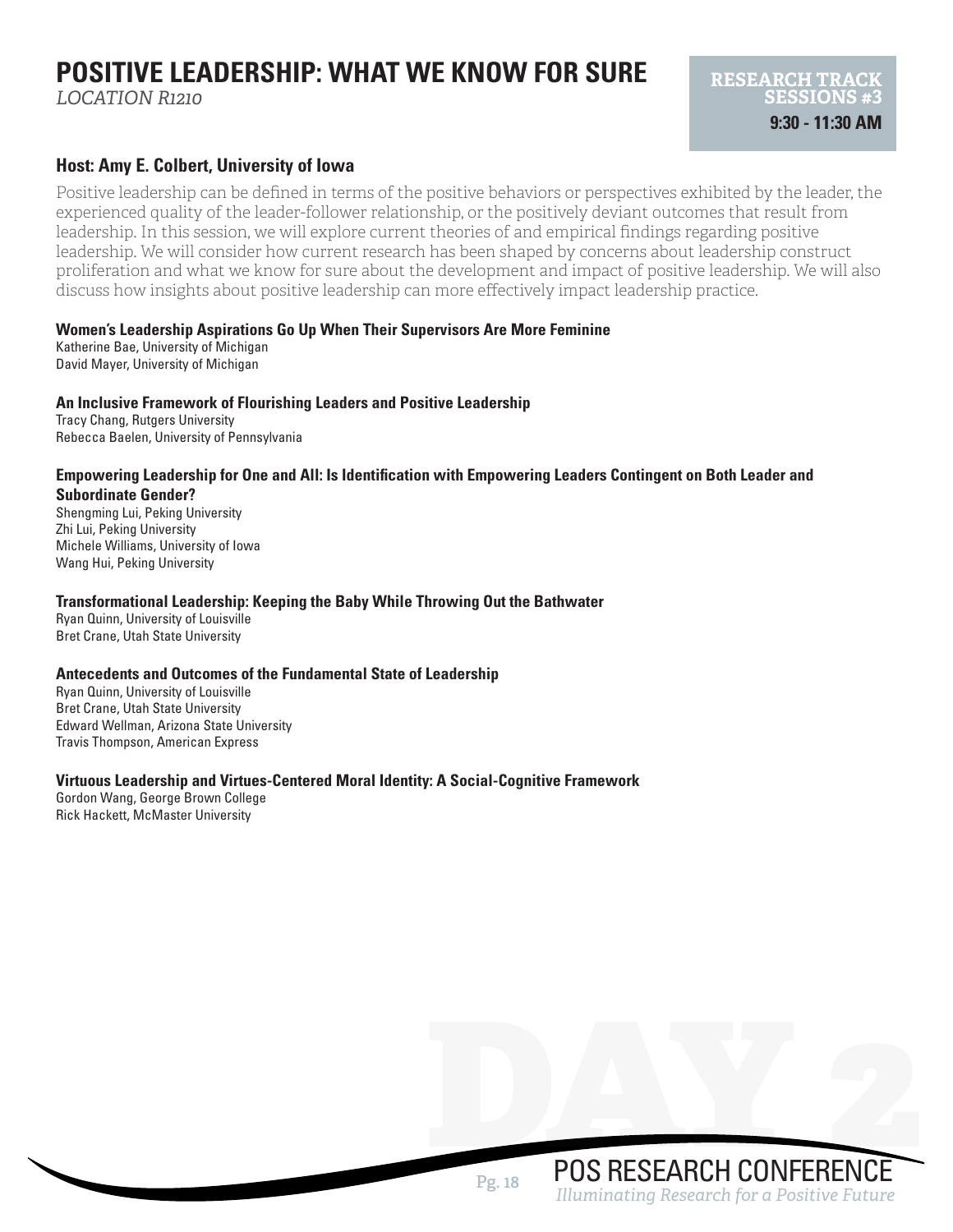# **GROWTH AND RESILIENCE AT WORK**

*LOCATION R0320*

### **Host: Sally Maitlis, Oxford University**

This session will provide the opportunity to explore processes of individual and collective growth and resilience at work. We are keen to hear about research on growth both that develops out of positive, supportive contexts, and that emerges from the suffering associated with adverse and even traumatic experiences. We also welcome work on resilience at the individual, team or organizational level, especially studies that examine the mechanisms underpinning processes of positive adaptation in the face of significant challenge.

#### **Comparing Grit and Hardiness to Understand Trait Resilience**

Arran Caza, University of Manitoba Brianna Barker Caza, University of Manitoba Mehri Baloochi, University of Manitoba

**How the Experience of Growing-From-Challenges Becomes a Resource for Individuals and Organizations** Eun Bit Hwang, University of Michigan

#### **Must Have Slipped Through the Cracks Somehow: How Professionals in Training Cope with Feelings of Impostorism**

Richard Gardner, University of Nevada, Las Vegas Jeffrey Bednar, Brigham Young University Bryan Stewart, Brigham Young University James Oldroyd, Brigham Young University

#### **Yes, We (Still) Can! Team Resilience in the Workplace**

Silja Hartmann, LMU Munich Matthias Weiss, Ruhr-University Bochum Martin Hoegi, LMU Munich

#### **Started from the Bottom? The Role of Underdog and Favorite Narratives in Shaping the Effects of Prior Discrimination on Performance**

Samir Nurmohamed, University of Pennsylvania Timothy Kundro, University of Pennsylvania Christopher Myers, Johns Hopkins University

#### **Work Matters: Formerly Incarcerated Men's Resiliency in Reentry**

Catrina Palmer, Rutgers University Johnna Christian, Rutgers University

#### **Identity Resilience and Recovering from Shame: A Process Theory**

Edward H. (Ned) Powley, Naval Postgraduate School Frank J. Barrett, Naval Postgraduate School and Fielding Graduate University

#### **Support and Resilience in "Men's Work" Through Shared Anger**

Kimberly Ramsdell, Boston College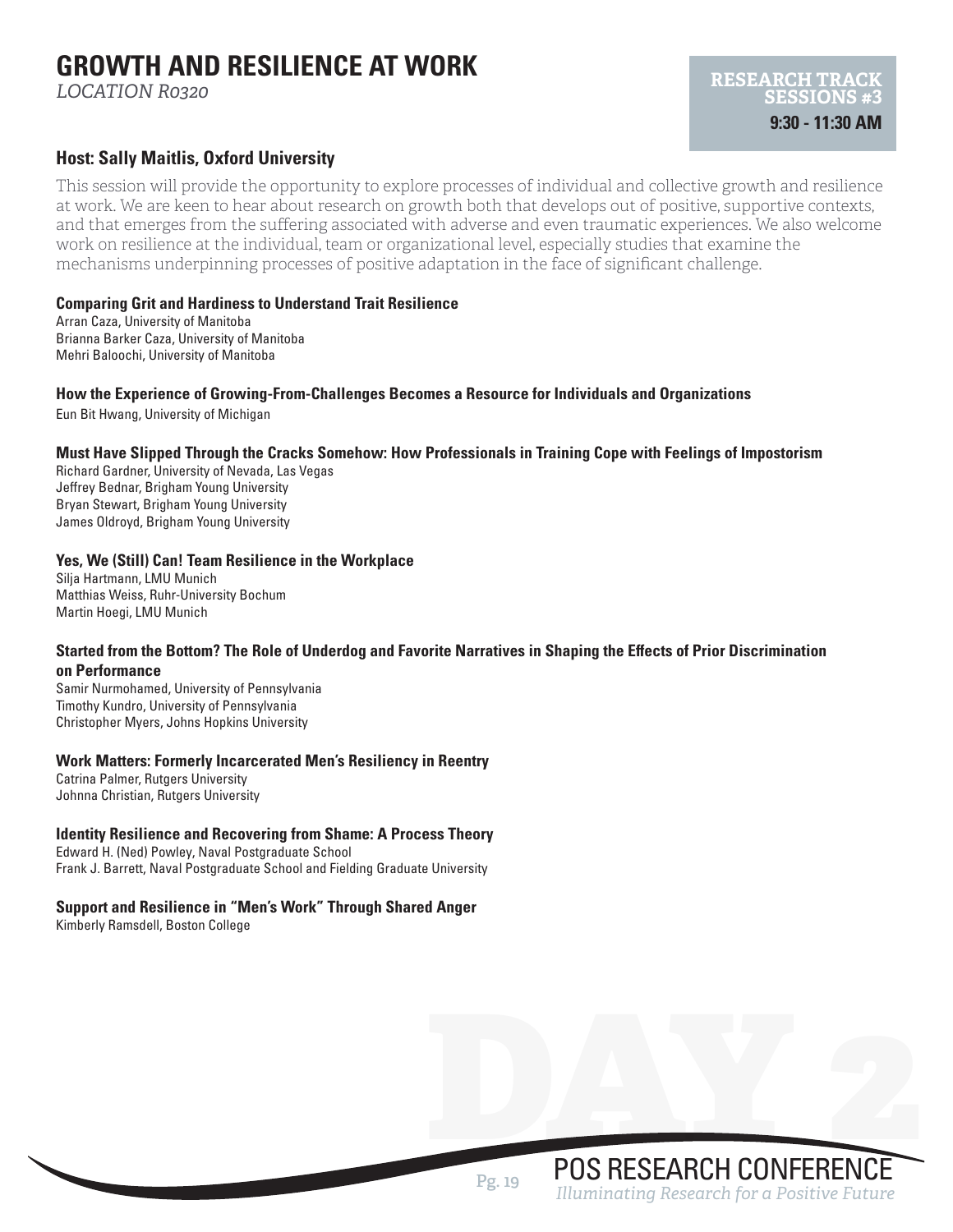# **TEACHING WORKSHOPS**

# TEACHING AN ELECTIVE ON POSITIVE RELATIONSHIPS AT WORK *LOCATION R1240*

### **Jane Dutton, University of Michigan Sally Maitlis, Oxford University Arne Carlsen, BI Norwegian Business School**

We will share resources, ideas, exercises, cases and assignments useful for building and delivering a course (for undergrads or MBAs) on Positive Relationships at Work.

# THE ESSENCE OF POSITIVE LEADERSHIP: TEACHING THE HELIOTROPIC EFFECT AND HELPING PEOPLE FIND THEIR IMPLICIT THEORY OF SOCIAL EXCELLENCE *LOCATION R1230*

### **Kim Cameron, University of Michigan Robert E. Quinn, University of Michigan**

Positive organizational scholarship draws attention from conventional social patterns to patterns that exceed expectations. In examining social excellence, new concepts emerge. These can be employed to make a difference in the world. One example is the heliotropic effect. Science suggests that all living systems are drawn towards that which is life giving, and repelled by that which is toxic. This basic observation, and others like it, have profound implications for leadership and organizing. When we teach such concepts to executives they tend to show great interest. When we ask to how they might apply the concepts, they tend to show great hesitancy. To apply the concepts would mean acting outside existing norms. To help them deal with their fears, we have learned to help them access their own, unconscious theories of social excellence. This process increases their willingness to experiment with becoming positive deviants. In this session we will discuss how to teach the heliotropic effect and how to help students access their own theory of social excellence.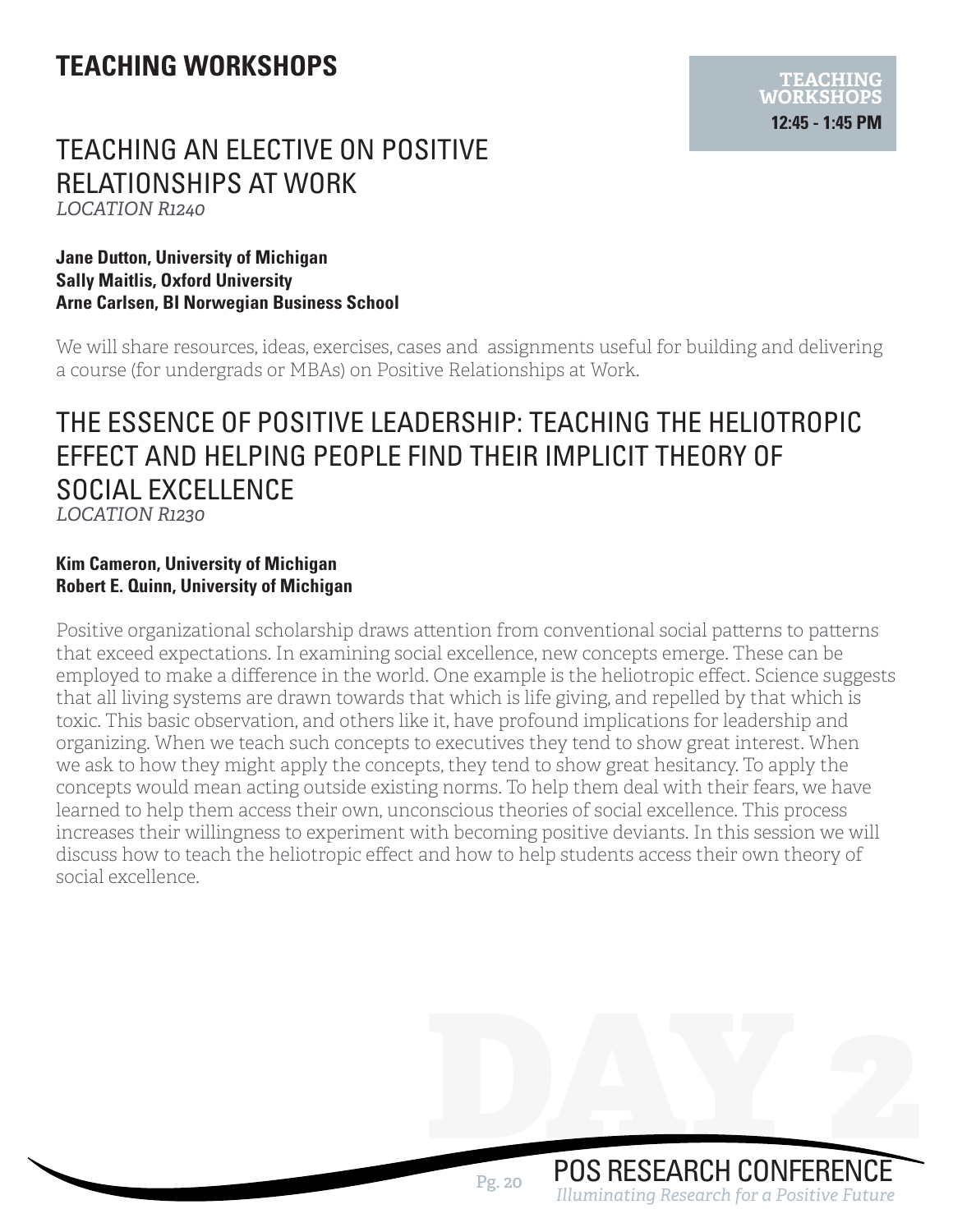# **TEACHING WORKSHOPS**

# MAGNIFY IMMERSION PROGRAM *LOCATION B1570*

### **Betsy Erwin, University of Michigan Stacey Scimeca, University of Michigan Monica Worline, Stanford University**

The Magnify Immersive class, offered through the Center for Positive Organizations for undergraduates, is a unique action learning experience grounded in POS. Magnify engages students in learning POS research and applying it in partner organizations in a format that is designed around the principle of mutual benefit in a vibrant learning community. This workshop is designed to share the principles that have guided the development of Magnify and to inspire attendees to imagine creating vibrant classrooms and designing their own program of action learning and POS. We will involve attendees in an interactive design-thinking inspired activity that demonstrates one of the central tools that helps students apply POS research effectively in their partner organizations.

# TEACHING POS: WHERE HAVE WE BEEN AND WHERE MIGHT WE GO? *LOCATION R1210*

# **Marc Lavine, University of Massachusetts Boston**

After a brief, interactive review of POS teaching-related exercises, practices, course designs, and deeper pedagogical thinking developed over that last decade, we will generate ideas about how to build on and deepen this rich vein of work to support our own teaching and learning. We will also discuss a call for papers of a planned journal special issue on the intersection of POS and teaching/ learning and encourage attendees to submit work or serve as reviewers.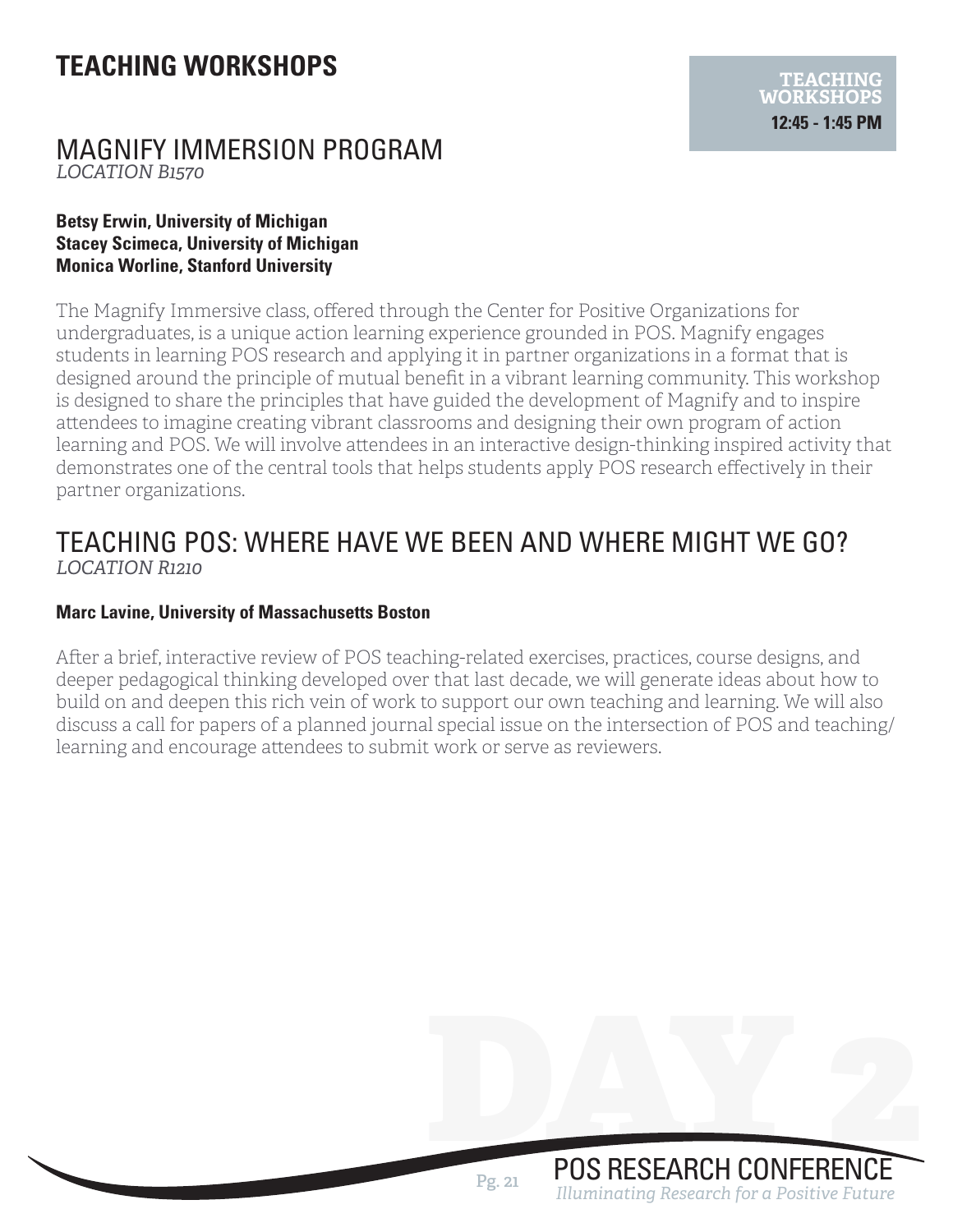# **TOOL WORKSHOPS**

# EXPERIENCE THE REFLECTED BEST SELF EXERCISE: AN APPLIED, STRENGTHS-BASED TOOL *LOCATION R1240*

### **Esther Kyte, University of Michigan Monica Worline, Stanford University**

All of us can recall our own extraordinary moments, those moments when we felt that our best self was brought to light, affirmed by others, and put into practice. These memories are seared into our minds as moments when we felt alive, true to our deepest selves, and pursuant of our full potential as human beings. Over time, we accumulate these experiences into a "portrait" of who we are and what we do when we are at our personal best. This "best self portrait" is a resource we call on to build confidence, help us make decisions, have courage, prepare and see possibilities for the future, and be resilient in the face of challenges. The Reflected Best Self Exercise™ (RBSE™) enables people to develop their best selves by seeing glimpses of their own greatness. In this session, participants will get an overview of the RBSE tool and the theoretical background, as well as learn how to use the full RBSE tool in different contexts.

# CULTURAL CHANGE

*LOCATION R1230*

### **Amy Young, University of Michigan Mike O'Brien, The Pacific Institute**

Leaders may strive to create a positive organizational culture, but how do they know when they hit the mark? We developed the BluePrint Culture Assessment Tool to help leadership understand how they shape employees' implicit beliefs about workplace expectations that either limit or liberate human potential and connection. This interactive session illustrates the fundamental principles behind the tool and reveals how we intentionally or unintentionally shape the beliefs and behaviors of those around us.

POS RESEARCH CONFERENCE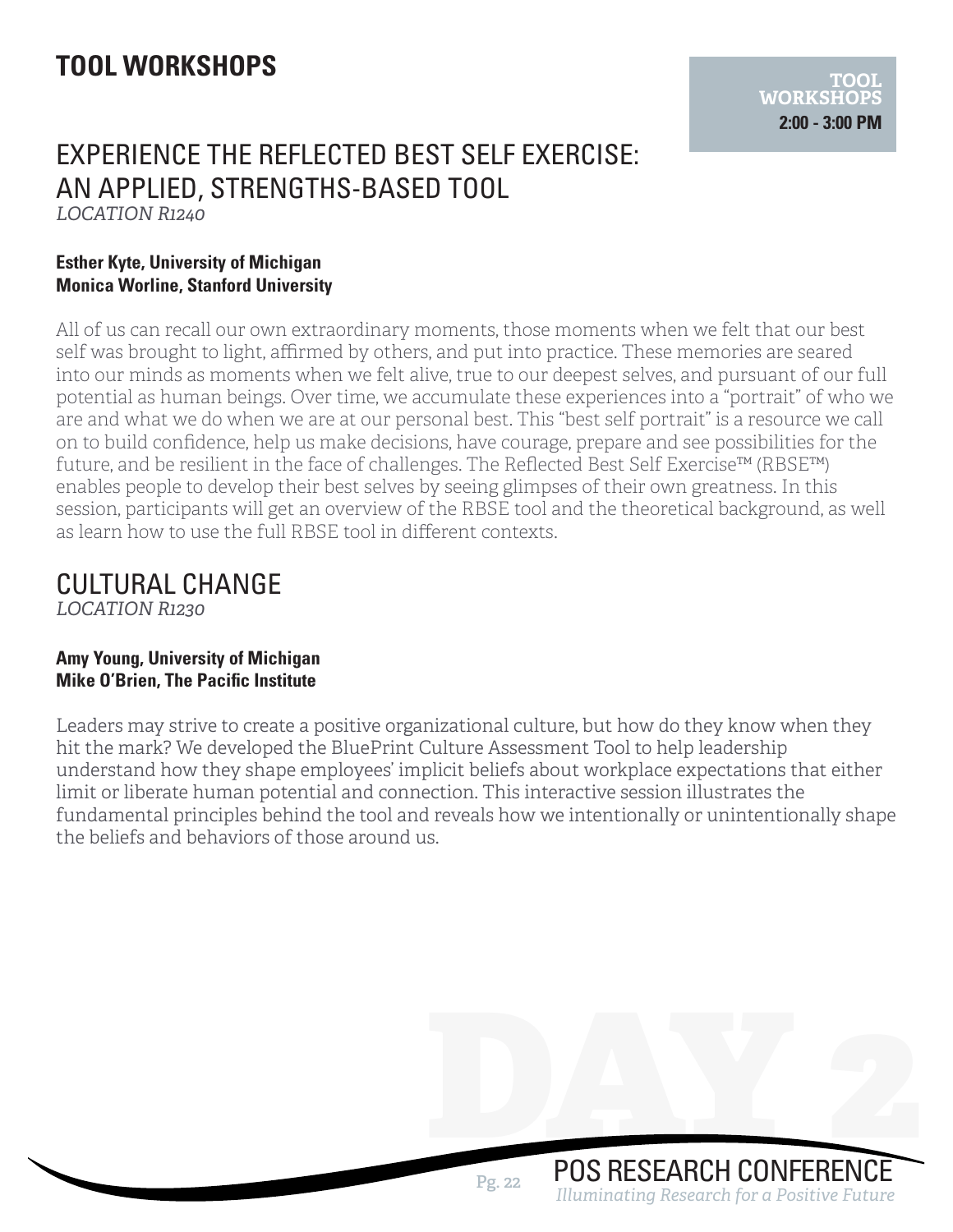# THE POSITIVE ORGANIZATIONAL LEARNING MAP *LOCATION R1220*

### **Chris White, University of Michigan**

Sometimes it can be hard to introduce the principles and practices of positive organizations in an engaging and systematic way. This fun and interactive exercise helps people better understand the journey to building a positive organization, using visual aids, research, examples, and dialogue questions.

# JOB CRAFTING EXERCISE *LOCATION R1210*

### **Meredith Myers, University of Pennsylvania**

The Job Crafting™ Exercise is an interactive tool that allows you and your teams to create a visual plan for redesigning your job to better suit your values, strengths, and passions. The result is a more optimal fit between you and your job, boosting engagement, satisfaction, resilience and productivity.

This session highlights fundamentals of job crafting science, strategy and practice. It also showcases for the first time the online version of the Job Crafting Exercise, a new medium that you can leverage to support your teams.